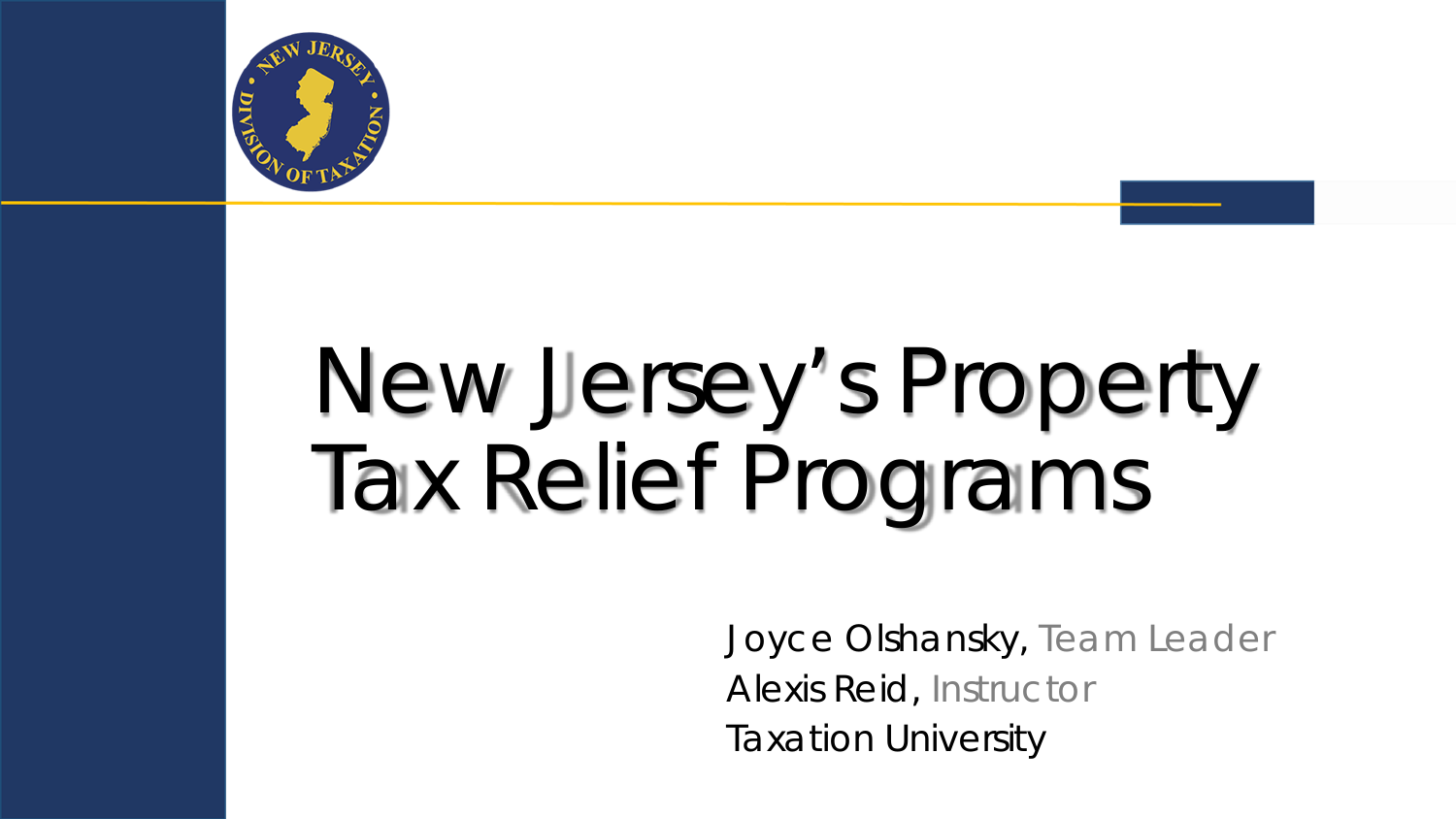

### Property Tax Relief Programs

- Homestead Benefit
	- Homeowners Only
- Property Tax Reimbursement
	- Homeowners
	- Mobile Home Owners
- Local Property Tax Relief
	- Senior Deduction
	- Veteran's Deduction
	- 100% Disabled Veterans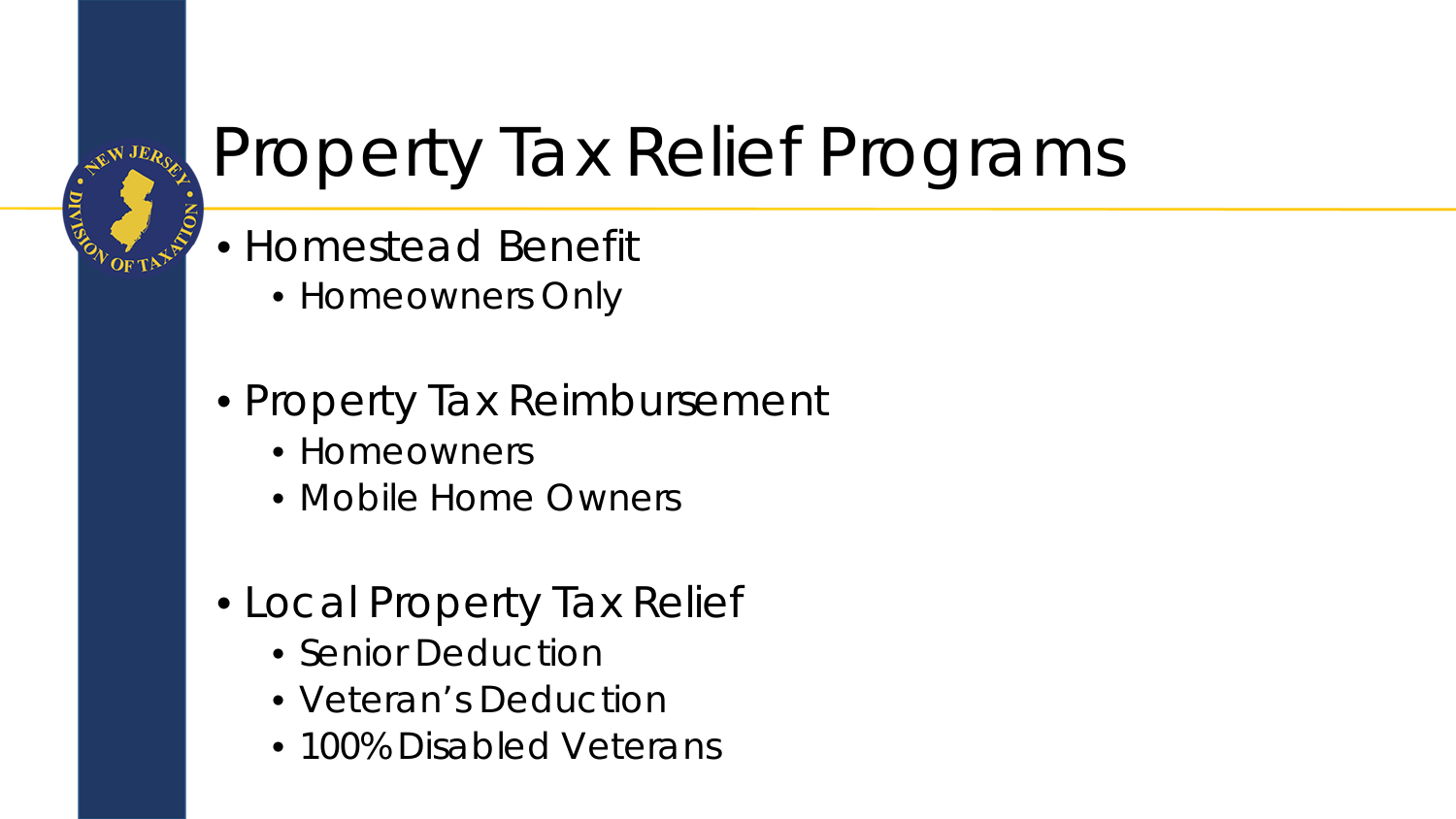

# Homestead Benefit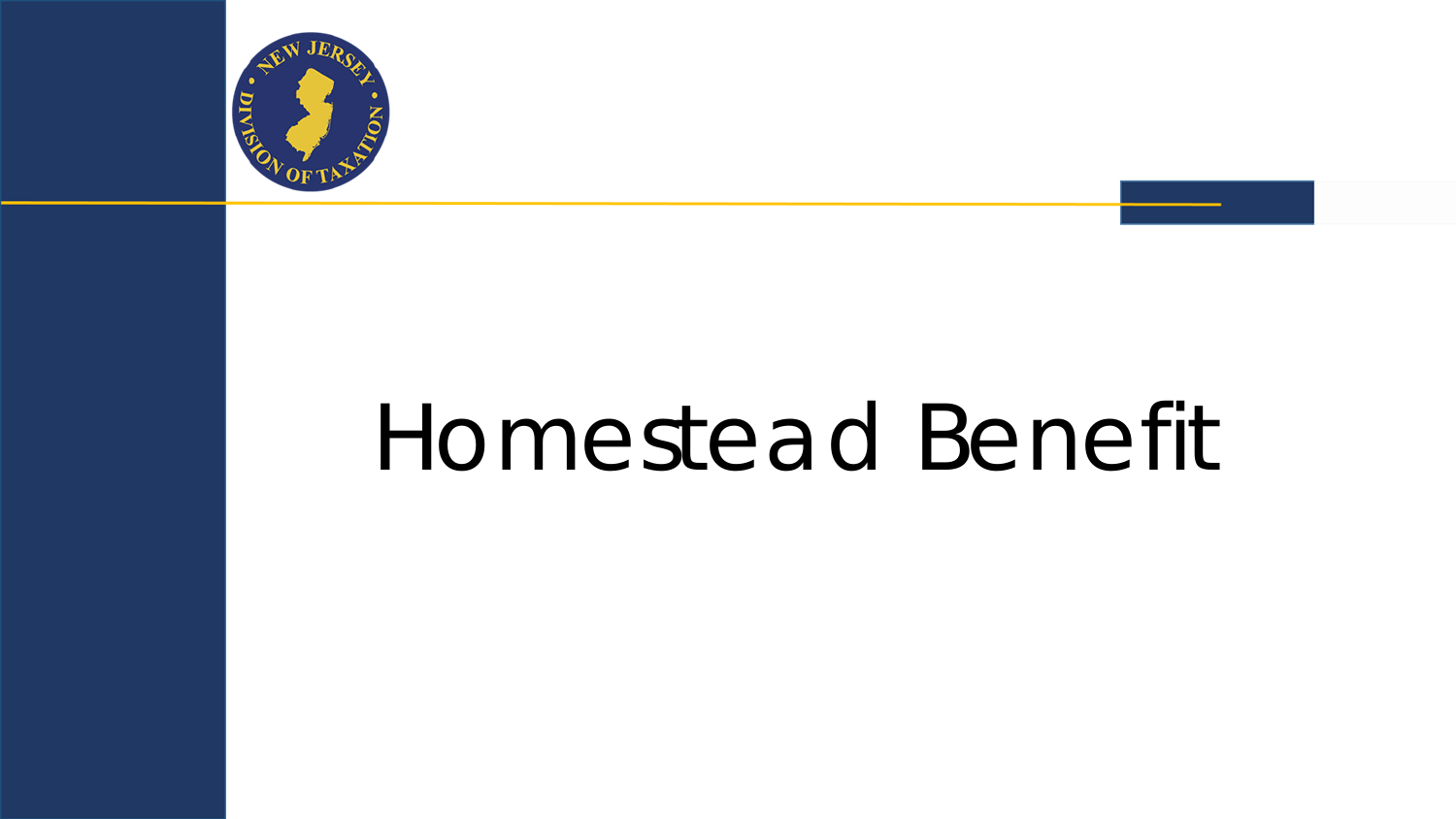

#### Homestead Benefit

Qualifications Remain the Same

- Owned/Occupied Residence
- Gross Income Limits
	- \$150,000 65/Over or Disabled
	- \$75,000 Everyone Else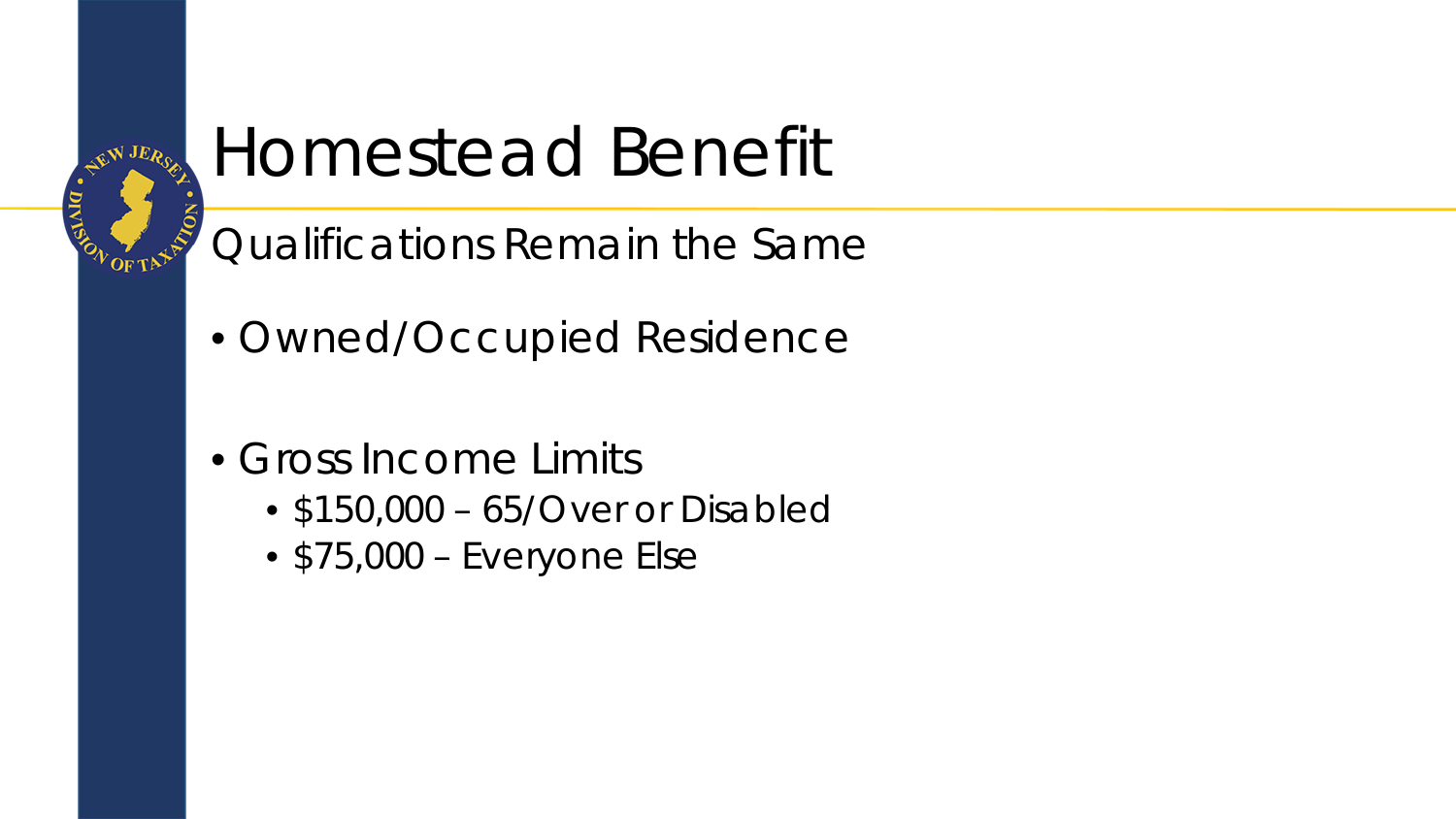#### Benefit Calculation

#### 65/over or Disabled

| If your 2015 New Jersey Gross Income* is | Your benefit payment**, according to the FY2018 Budget appropriation is calculated by |
|------------------------------------------|---------------------------------------------------------------------------------------|
| Not over \$100,000                       | Multiplying the amount of your 2006 Property Taxes paid (up to \$10,000) by 5%        |
| Over \$100,000 But not over \$150,000    | Multiplying the amount of your 2006 Property Taxes paid (up to \$10,000) by 2.5%      |
| Over \$150,000                           | Not eligible                                                                          |

#### Everyone Else

| If your 2015 New Jersey Gross Income* is | Your benefit payment**, according to the FY2018 Budget appropriation is calculated by |
|------------------------------------------|---------------------------------------------------------------------------------------|
| Not over \$50,000                        | Multiplying the amount of your 2006 Property Taxes paid (up to \$10,000) by 5%        |
| Over \$50,000 But not over \$75,000      | Multiplying the amount of your 2006 Property Taxes paid (up to \$10,000) by 3.335%    |
| Over \$75,000                            | Not eligible                                                                          |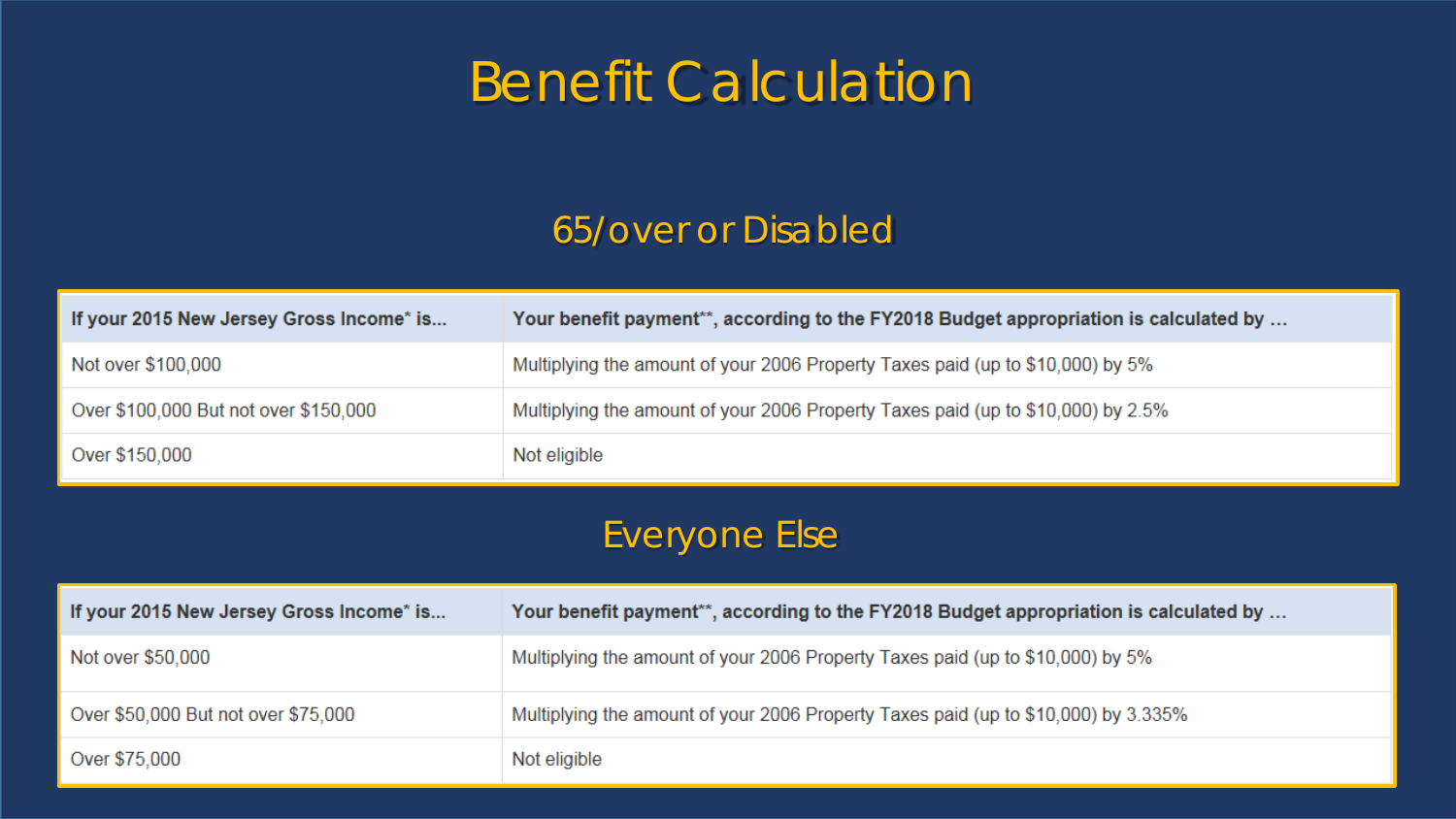

#### Homestead Benefit

- Paid as a Direct Property Tax Credit
	- Shown on Municipal Tax Bill
	- 2015 Paid Beginning May 1
- Certain Filers Receive a Paper Check or Direct Deposit
	- Continuing Care Community
	- Co-op Housing Complex
	- Certain Estates
	- Sold Residence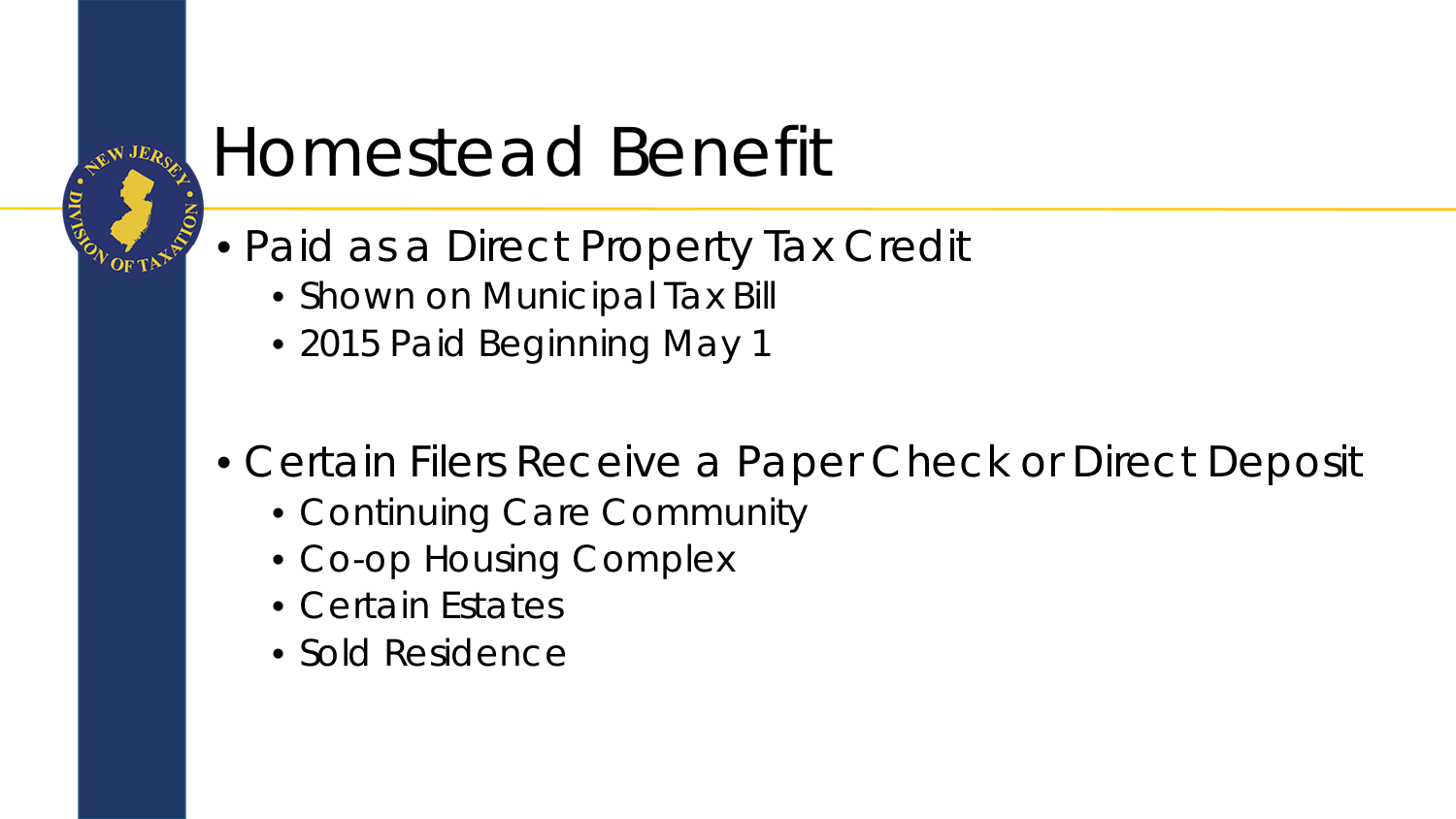|                                                            |                                                      |                         |                                                                                                                                           |              |                                                           |                         |  |  |  | <b>STATE OF NEW JERSEY</b><br>2015 HOMESTEAD BENEFIT APPLICATION (FOR HOMEOWNERS)                                                                                                                                              |                                     |                                                                               |                 |  |
|------------------------------------------------------------|------------------------------------------------------|-------------------------|-------------------------------------------------------------------------------------------------------------------------------------------|--------------|-----------------------------------------------------------|-------------------------|--|--|--|--------------------------------------------------------------------------------------------------------------------------------------------------------------------------------------------------------------------------------|-------------------------------------|-------------------------------------------------------------------------------|-----------------|--|
| Your Social Security Number<br>If you are<br>married or in |                                                      |                         | Last Name, First Name and Initial (Joint fles enter frist name and initial of each - Enter spouse/CU partner last name ONLY if different) |              |                                                           |                         |  |  |  |                                                                                                                                                                                                                                |                                     |                                                                               |                 |  |
| a civil union,                                             |                                                      |                         |                                                                                                                                           |              |                                                           |                         |  |  |  |                                                                                                                                                                                                                                |                                     |                                                                               |                 |  |
| vou must<br>provide infor-                                 |                                                      |                         |                                                                                                                                           |              | Spouse's/CU Partner's Social Security Number              |                         |  |  |  | Home Address (Number and Street, including apartment number or rural route)                                                                                                                                                    |                                     |                                                                               |                 |  |
| mation for<br>both spouses/                                |                                                      |                         |                                                                                                                                           |              |                                                           |                         |  |  |  |                                                                                                                                                                                                                                |                                     |                                                                               |                 |  |
| civil union                                                |                                                      |                         |                                                                                                                                           |              |                                                           |                         |  |  |  |                                                                                                                                                                                                                                |                                     |                                                                               |                 |  |
| partners,<br>unless you                                    |                                                      |                         |                                                                                                                                           |              | County/Municipality Code (See Table pages 8-9)            |                         |  |  |  | City, Town, Post Office                                                                                                                                                                                                        | <b>State</b>                        |                                                                               | <b>Zip Code</b> |  |
| maintain<br>separate                                       |                                                      |                         |                                                                                                                                           |              |                                                           |                         |  |  |  |                                                                                                                                                                                                                                |                                     |                                                                               |                 |  |
| residences.                                                |                                                      |                         |                                                                                                                                           |              |                                                           |                         |  |  |  | If you are married or in a civil                                                                                                                                                                                               |                                     |                                                                               |                 |  |
| <b>Number</b>                                              | <b>Your Identification</b>                           |                         |                                                                                                                                           |              |                                                           |                         |  |  |  | union, you must provide infor-                                                                                                                                                                                                 | Your Birth Year                     |                                                                               |                 |  |
| Your PIN                                                   |                                                      |                         |                                                                                                                                           |              |                                                           |                         |  |  |  | mation for both spouses/<br>civil union partners, unless you                                                                                                                                                                   | Your Spouse's/                      |                                                                               |                 |  |
|                                                            |                                                      |                         |                                                                                                                                           |              |                                                           |                         |  |  |  | maintain separate residences.                                                                                                                                                                                                  | <b>CU Partner's Birth Year</b>      |                                                                               |                 |  |
|                                                            |                                                      | 1. $\bigcirc$ Single    |                                                                                                                                           |              |                                                           | (Fill in only one oval) |  |  |  | 4. <b>Compared Household</b>                                                                                                                                                                                                   |                                     | 7 Po you still own the property for which<br>you are filing this application? |                 |  |
|                                                            |                                                      |                         |                                                                                                                                           |              |                                                           |                         |  |  |  |                                                                                                                                                                                                                                | 9.                                  | If you are about to sell the property, see                                    |                 |  |
| HOMESTEAD BENEFIT<br>FILING STATUS                         |                                                      |                         |                                                                                                                                           |              |                                                           |                         |  |  |  | 2. ◯Married/CU Couple, filing joint retum 5. ◯ Qualifying Widow(er)/Surviving CU Partner                                                                                                                                       | <b>WATERSNA</b>                     | instructions on page 2 before answering.<br>Yes $\cup$                        | No              |  |
|                                                            | $3. \subset$                                         |                         |                                                                                                                                           |              | each maintains separate residence                         |                         |  |  |  | ○Married/CU Partner, filing separately: 6. ○ Married/CU Partner, filing separately:<br>both maintain same residence                                                                                                            | సి                                  | If "No," when did/will you sell/transfer the                                  |                 |  |
|                                                            |                                                      |                         |                                                                                                                                           |              |                                                           |                         |  |  |  |                                                                                                                                                                                                                                |                                     | Distantly?                                                                    |                 |  |
|                                                            |                                                      |                         |                                                                                                                                           |              |                                                           |                         |  |  |  | 8. On October 1, 2015, I owned and occupied a home in New Jersey as my principal residence.                                                                                                                                    | $\supset$ Yes                       | $\supset$ No                                                                  |                 |  |
|                                                            |                                                      |                         |                                                                                                                                           |              |                                                           |                         |  |  |  | If "No," STOP. You are not eligible for a benefit as a homeowner and you should not file this application.                                                                                                                     |                                     |                                                                               |                 |  |
|                                                            | 9a. Were you age 65 or older on December 31, 2015?   |                         |                                                                                                                                           |              |                                                           |                         |  |  |  | Yourself: $\bigcirc$ Yes<br>$\bigcirc$ No                                                                                                                                                                                      | Spouse/CU Partner: $\bigcap$ Yes    |                                                                               | $\lnot$ No      |  |
|                                                            | 9b. Were you blind or disabled on December 31, 2015? |                         |                                                                                                                                           |              |                                                           |                         |  |  |  | Yourself: $\bigcirc$ Yes<br>$\bigcirc$ No                                                                                                                                                                                      | Spouse/CU Partner: ◯ Yes ◯ No       |                                                                               |                 |  |
|                                                            |                                                      |                         |                                                                                                                                           |              |                                                           |                         |  |  |  | Proof of age or disability is required if you fill in "Yes" for yourself and/or spouse/CU partner at 9a or 9b. See instruction page 4.                                                                                         |                                     |                                                                               |                 |  |
|                                                            |                                                      |                         |                                                                                                                                           |              |                                                           |                         |  |  |  | 10. Enter the amount of 2015 New Jersey Gross Income. See instructions on reverse                                                                                                                                              | 10                                  |                                                                               |                 |  |
|                                                            |                                                      |                         |                                                                                                                                           |              |                                                           |                         |  |  |  | 11. Fill in the oval on this line if: (a) You did not receive an application packet containing an Identification Number and PIN for the                                                                                        |                                     |                                                                               |                 |  |
|                                                            |                                                      |                         |                                                                                                                                           |              |                                                           |                         |  |  |  | home that was your principal residence on October 1, 2015, or (b) the name on the application packet that you did receive is not<br>yours, or (c) the name on the application you received needs to be changed for any reason. |                                     |                                                                               |                 |  |
|                                                            |                                                      |                         |                                                                                                                                           |              | Widow(er)s/Surviving CU Partners, see instruction page 1. |                         |  |  |  |                                                                                                                                                                                                                                |                                     |                                                                               |                 |  |
|                                                            |                                                      |                         |                                                                                                                                           |              |                                                           |                         |  |  |  | 12. TYPE OF RESIDENCE. If your home was a unit in a Co-op or a Continuing Care Retirement Facility on October 1, 2015, indicate                                                                                                |                                     |                                                                               |                 |  |
|                                                            |                                                      |                         |                                                                                                                                           |              | the type, and enter the name of the building or facility. |                         |  |  |  | $\bigcirc$ Co-op                                                                                                                                                                                                               | Continuing Care Retirement Facility |                                                                               |                 |  |
|                                                            |                                                      |                         |                                                                                                                                           |              | Name of Co-op or Continuing Care Retirement Facility:     |                         |  |  |  |                                                                                                                                                                                                                                |                                     |                                                                               |                 |  |
|                                                            |                                                      |                         |                                                                                                                                           |              |                                                           |                         |  |  |  | 13. Enter the address of your principal residence on October 1, 2015, if different from the address above.                                                                                                                     |                                     |                                                                               |                 |  |
|                                                            |                                                      | <b>Street Address:</b>  |                                                                                                                                           |              |                                                           |                         |  |  |  |                                                                                                                                                                                                                                | Municipality:                       |                                                                               |                 |  |
|                                                            |                                                      |                         |                                                                                                                                           | <b>Block</b> |                                                           |                         |  |  |  | 14. Enter the block and lot number of your principal residence on October 1, 2015:<br>Lot                                                                                                                                      |                                     |                                                                               | Qualifier       |  |
|                                                            |                                                      |                         |                                                                                                                                           |              |                                                           |                         |  |  |  |                                                                                                                                                                                                                                |                                     |                                                                               |                 |  |
|                                                            |                                                      |                         |                                                                                                                                           |              |                                                           |                         |  |  |  | 15a. Did you share ownership of this property with someone who was not your spouse/CU partner?                                                                                                                                 |                                     | Yes                                                                           | ⊃No             |  |
|                                                            |                                                      | See instruction page 4. |                                                                                                                                           |              |                                                           |                         |  |  |  |                                                                                                                                                                                                                                |                                     |                                                                               |                 |  |
|                                                            |                                                      |                         |                                                                                                                                           |              | (and your spouse/CU partner). See instruction page 5.     |                         |  |  |  | b. If you answered "Yes," indicate the share (percentage) of the property owned by you                                                                                                                                         |                                     |                                                                               | %               |  |
|                                                            |                                                      |                         |                                                                                                                                           |              |                                                           |                         |  |  |  | 16a. Did the property for which you are filing this application consist of multiple units? See instruction page 5.                                                                                                             |                                     | Yes                                                                           | ⊃No             |  |
|                                                            |                                                      |                         |                                                                                                                                           |              |                                                           |                         |  |  |  | b. If you answered "Yes," indicate the share (percentage) of the property that you<br>(and your spouse/CU partner) used as your principal residence. See instruction page 5.                                                   |                                     |                                                                               | $\%$            |  |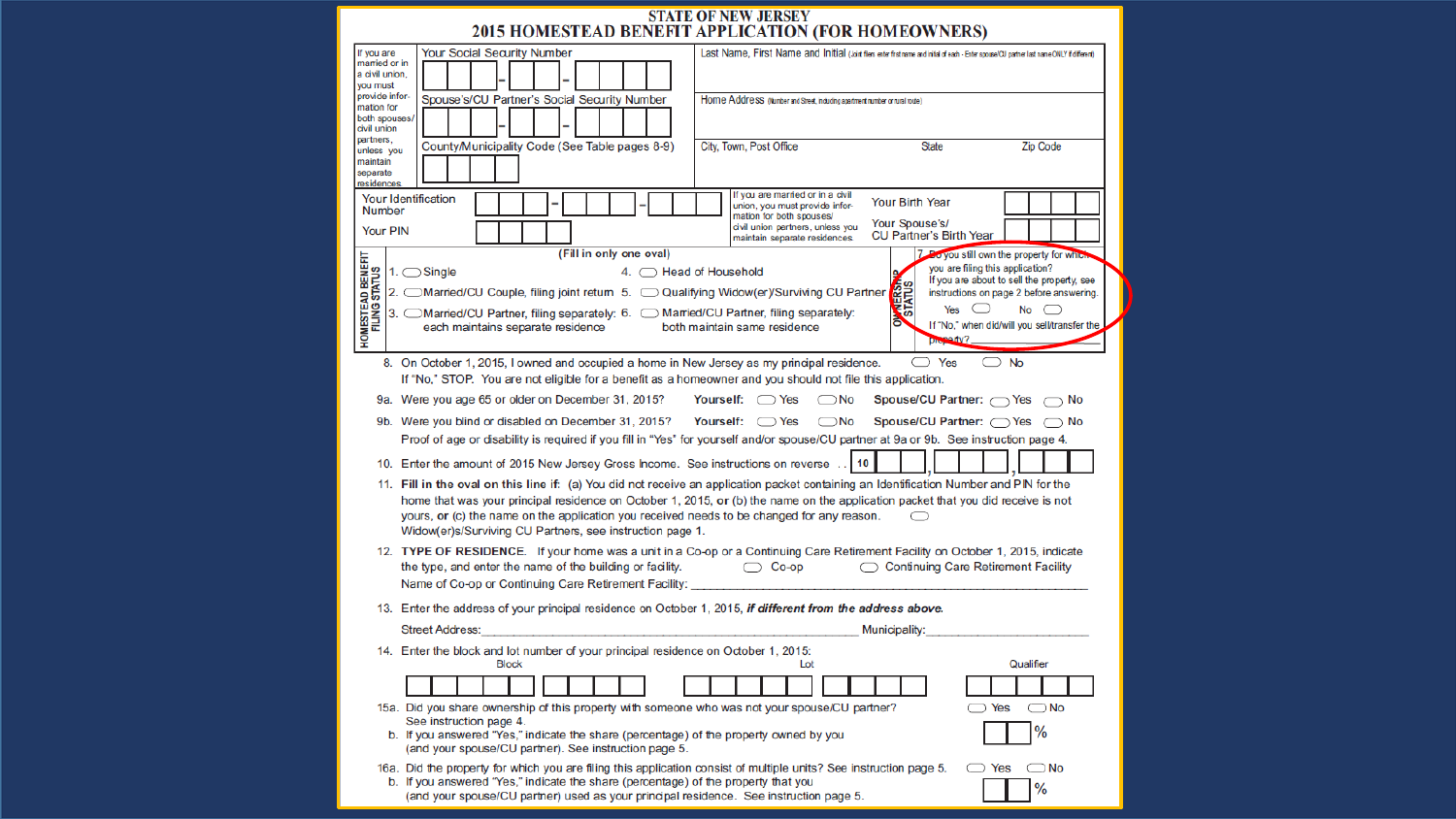

#### Who's Qualified & for How Much?

#### • Are You a Multi-Owner?

- With a Spouse
- With Someone Other than a Spouse
- Life Tenant
- Is Your Property Multi-Unit?
	- Based on Square Footage
	- No More than 4 Units
	- No More than One Commercial
- If Multi-Owner and Multi-Unit:
	- Use % Occupied

#### *Not a Co-op or Condominium*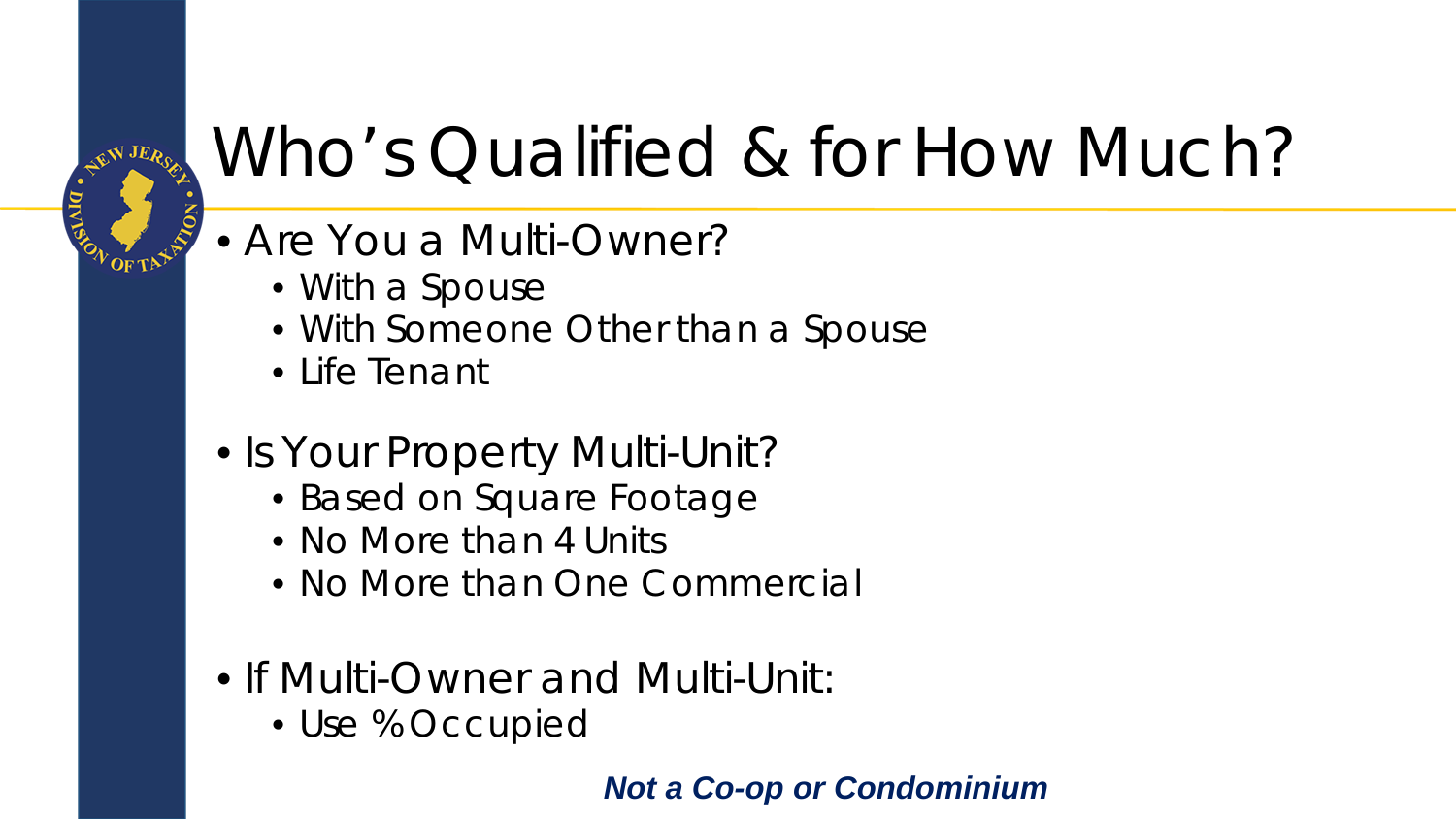| <b>STATE OF NEW JERSEY</b><br>2015 HOMESTEAD BENEFIT APPLICATION (FOR HOMEOWNERS)                                                                                                                                                                                                                                                                                                                                                                                                                                                                                                                                                                                                |  |  |  |  |
|----------------------------------------------------------------------------------------------------------------------------------------------------------------------------------------------------------------------------------------------------------------------------------------------------------------------------------------------------------------------------------------------------------------------------------------------------------------------------------------------------------------------------------------------------------------------------------------------------------------------------------------------------------------------------------|--|--|--|--|
| Your Social Security Number<br>Last Name, First Name and Initial (Joint files enter frist name and initial of each - Enter spouse/CU partner last name ONLY if different)<br>If you are<br>married or in<br>a civil union,<br>you must                                                                                                                                                                                                                                                                                                                                                                                                                                           |  |  |  |  |
| provide infor-<br>Spouse's/CU Partner's Social Security Number<br>Home Address (Number and Street, including apartment number or rural route)<br>mation for<br>both spouses/<br>civil union                                                                                                                                                                                                                                                                                                                                                                                                                                                                                      |  |  |  |  |
| partners,<br>City, Town, Post Office<br>County/Municipality Code (See Table pages 8-9)<br><b>Zip Code</b><br><b>State</b><br>unless you<br>maintain<br>separate<br>residences                                                                                                                                                                                                                                                                                                                                                                                                                                                                                                    |  |  |  |  |
| If you are married or in a civil<br><b>Your Identification</b><br><b>Your Birth Year</b><br>union, you must provide infor-<br><b>Number</b><br>mation for both spouses/<br>Your Spouse's/<br>civil union partners, unless you<br>Your PIN<br><b>CU Partner's Birth Year</b><br>maintain separate residences.                                                                                                                                                                                                                                                                                                                                                                     |  |  |  |  |
| (Fill in only one oval)<br>7. Do you still own the property for which<br>HOMESTEAD BENEFIT<br>FILING STATUS<br>you are filing this application?<br>4. C Head of Household<br>1. $\bigcirc$ Single<br><b>OWNERSHIP</b><br>STATUS<br>If you are about to sell the property, see<br>2. CMarried/CU Couple, filing joint return 5. C Qualifying Widow(er)/Surviving CU Partner<br>instructions on page 2 before answering.<br>Yes<br>$No \n\bigcirc$<br>(<br>3. CMarried/CU Partner, filing separately: 6. CMarried/CU Partner, filing separately:<br>If "No," when did/will you sell/transfer the<br>both maintain same residence<br>each maintains separate residence<br>property? |  |  |  |  |
| $\bigcirc$ Yes<br>8. On October 1, 2015, I owned and occupied a home in New Jersey as my principal residence.<br>$\bigcirc$ No<br>If "No," STOP. You are not eligible for a benefit as a homeowner and you should not file this application.<br>9a. Were you age 65 or older on December 31, 2015?<br>Yourself: $\bigcirc$ Yes $\bigcirc$ No<br>Spouse/CU Partner: no Yes<br>$\bigcirc$ No<br>9b. Were you blind or disabled on December 31, 2015?<br>Yourself: $\bigcirc$ Yes $\bigcirc$ No<br>Spouse/CU Partner: ○ Yes ○ No                                                                                                                                                    |  |  |  |  |
| Proof of age or disability is required if you fill in "Yes" for yourself and/or spouse/CU partner at 9a or 9b. See instruction page 4.<br>10. Enter the amount of 2015 New Jersey Gross Income. See instructions on reverse<br>10                                                                                                                                                                                                                                                                                                                                                                                                                                                |  |  |  |  |
| 11. Fill in the oval on this line if: (a) You did not receive an application packet containing an Identification Number and PIN for the<br>home that was your principal residence on October 1, 2015, or (b) the name on the application packet that you did receive is not<br>yours, or (c) the name on the application you received needs to be changed for any reason.<br>Widow(er)s/Surviving CU Partners, see instruction page 1.                                                                                                                                                                                                                                           |  |  |  |  |
| 12. TYPE OF RESIDENCE. If your home was a unit in a Co-op or a Continuing Care Retirement Facility on October 1, 2015, indicate<br>the type, and enter the name of the building or facility.<br>$\bigcirc$ Co-op<br>Continuing Care Retirement Facility<br>Name of Co-op or Continuing Care Retirement Facility:                                                                                                                                                                                                                                                                                                                                                                 |  |  |  |  |
| 13. Enter the address of your principal residence on October 1, 2015, if different from the address above.                                                                                                                                                                                                                                                                                                                                                                                                                                                                                                                                                                       |  |  |  |  |
| <b>Street Address:</b><br>Municipality:<br>14. Enter the block and lot number of your principal residence on October 1, 2015:<br>Qualifier<br><b>Block</b><br>Lot                                                                                                                                                                                                                                                                                                                                                                                                                                                                                                                |  |  |  |  |
|                                                                                                                                                                                                                                                                                                                                                                                                                                                                                                                                                                                                                                                                                  |  |  |  |  |
| 3a. Did you share ownership of this property with someone who was not your spouse/CU partner?<br>Yes<br>⊃ No<br>See instruction page 4.<br>$\%$<br>b. If you answered "Yes," indicate the share (percentage) of the property owned by you<br>(and your spouse/CU partner). See instruction page 5.                                                                                                                                                                                                                                                                                                                                                                               |  |  |  |  |
| 16a. Did the property for which you are filing this application consist of multiple units? See instruction page 5.<br>$\bigcirc$ No<br>Yes<br>b. If you answered "Yes," indicate the share (percentage) of the property that you<br>$\%$<br>(and your spouse/CU partner) used as your principal residence. See instruction page 5.                                                                                                                                                                                                                                                                                                                                               |  |  |  |  |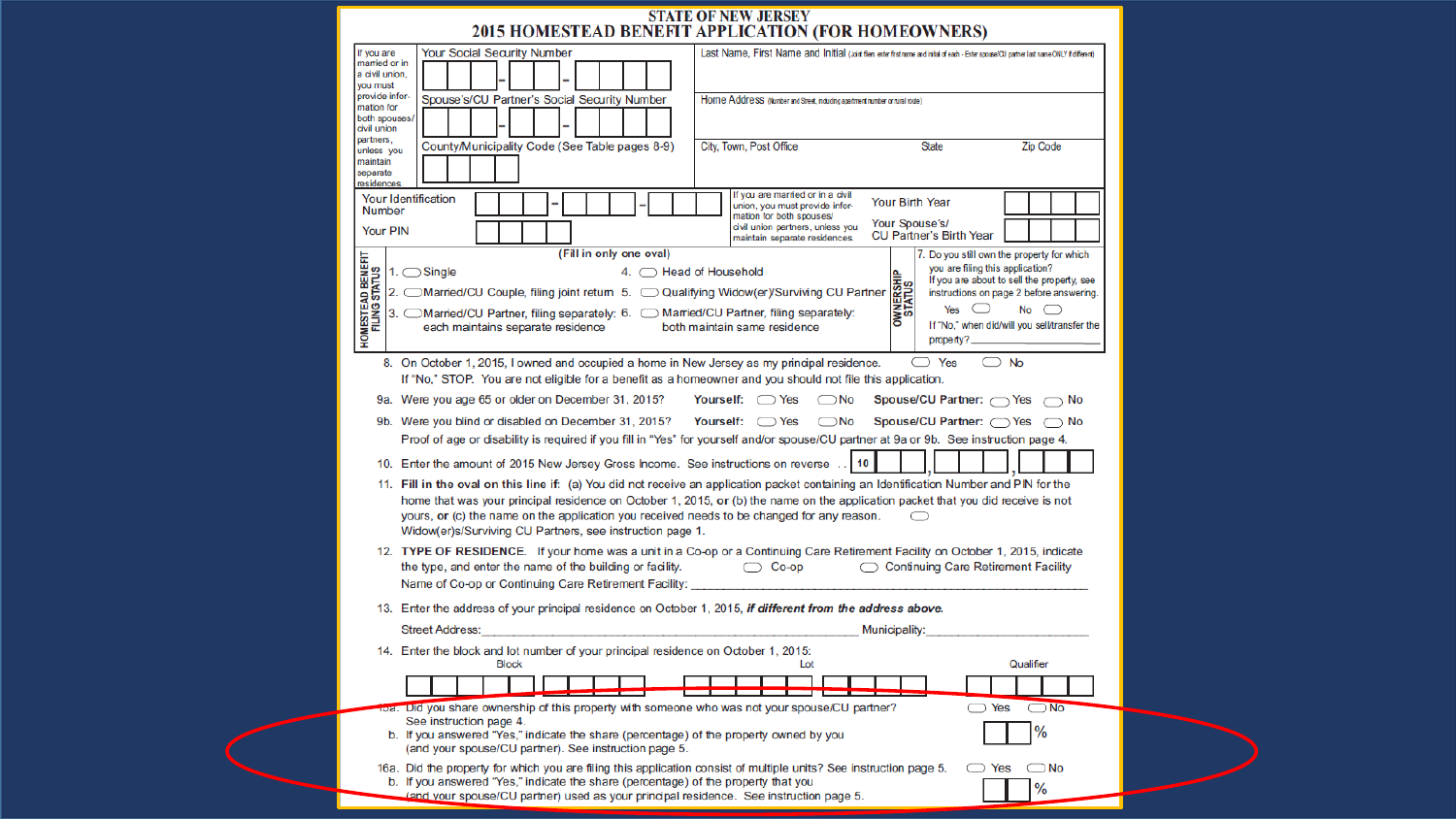

# Senior Freeze Property Tax Reimbursement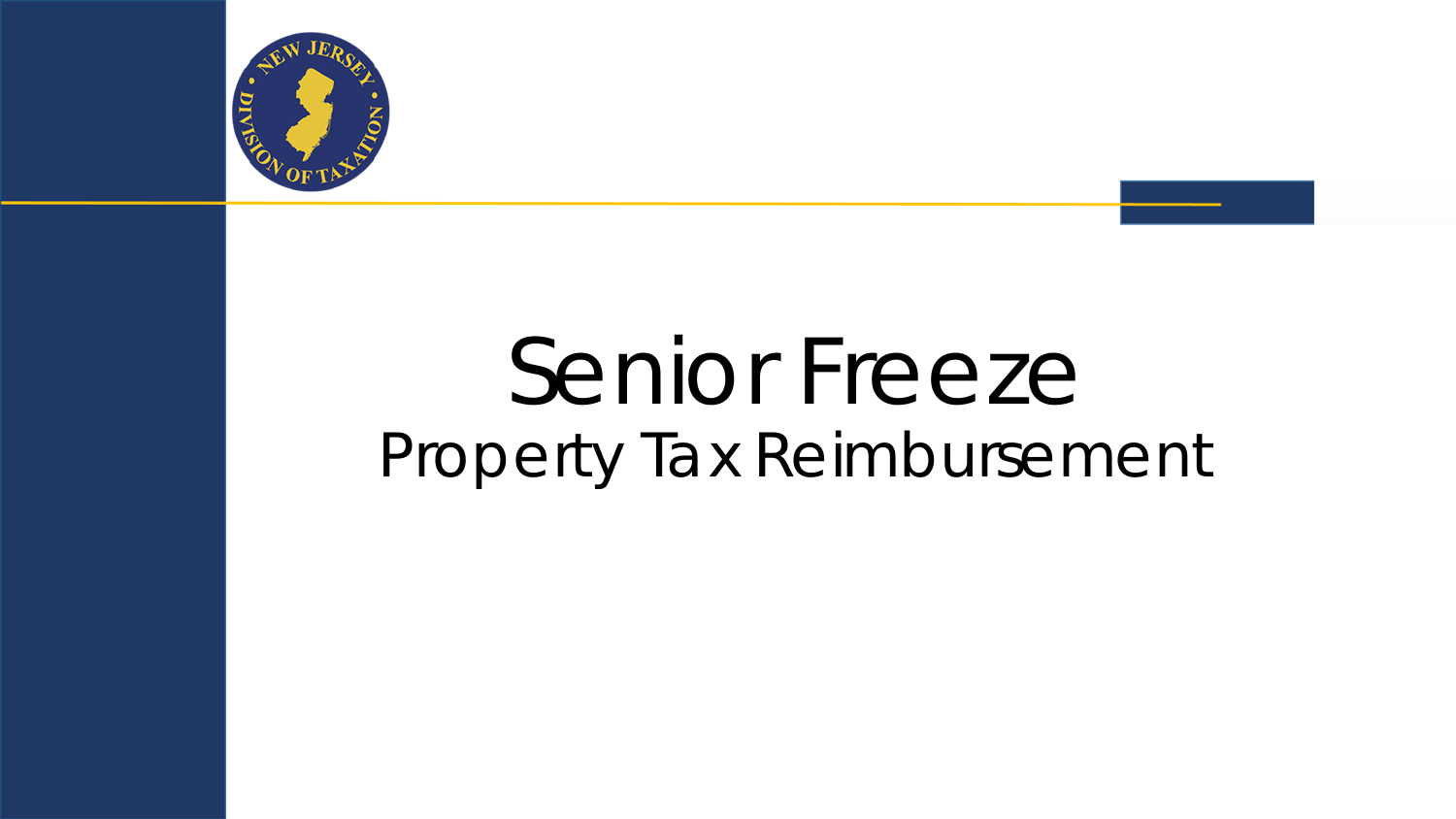

#### Property Tax Reimbursement

#### Eligibility Guidelines

- Age 65/older or Receiving Social Security Disability
	- By 12/31/16
- Lived in New Jersey for 10 Years
	- Since 12/31/06
- Owned and Lived in the Home for 3 Years
	- Since 12/31/13
- Property Taxes Paid
	- Homeowners: By June 1<sup>st</sup> of the Following Year
	- Mobile Home Owners: By December 31st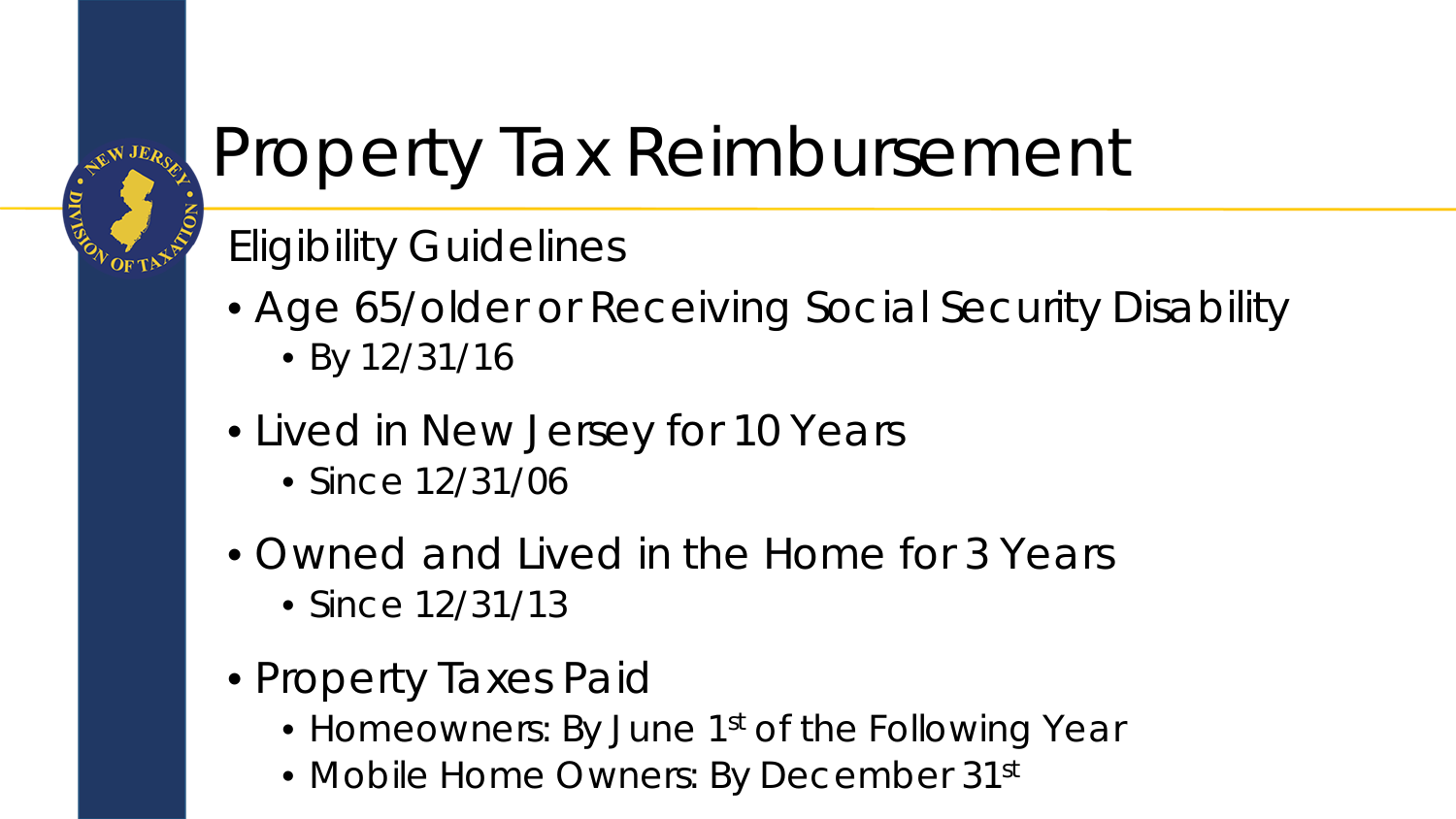

#### Property Tax Reimbursement

- Effective PTR Application Year 2007
	- Paid in Full by 6/1of Subsequent Year
- Application Years 2006 and Prior
	- Paid in Full by 12/31of Each Year
- Mobile Home Owners
	- Site Fees Due 12/31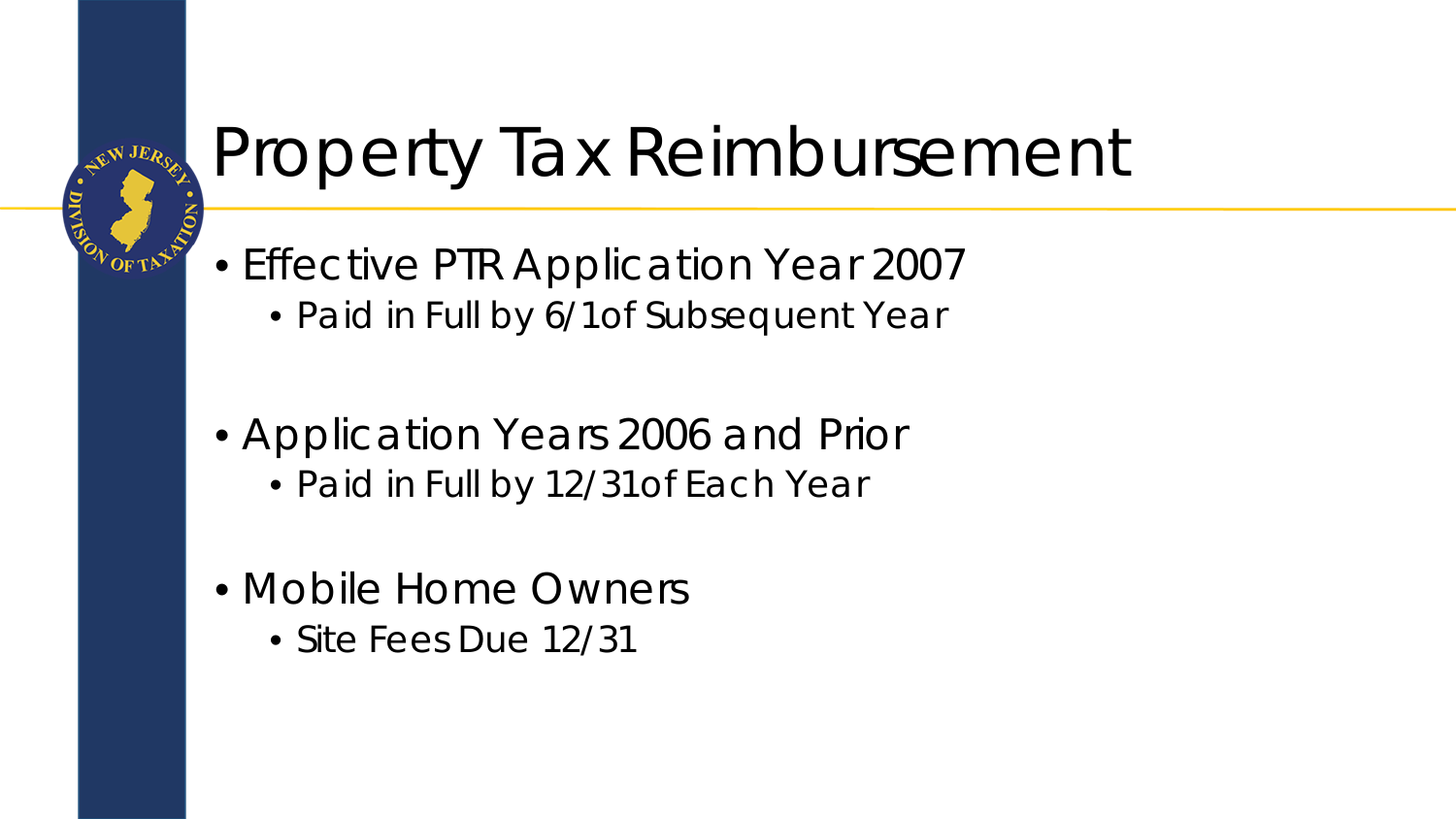

#### Property Tax Reimbursement

Income Eligibility Limits

- $2016$ 
	- Single/Married \$87,007
- $2017$ 
	- Single/Married \$87,268

*Subject to change by the State Budget.*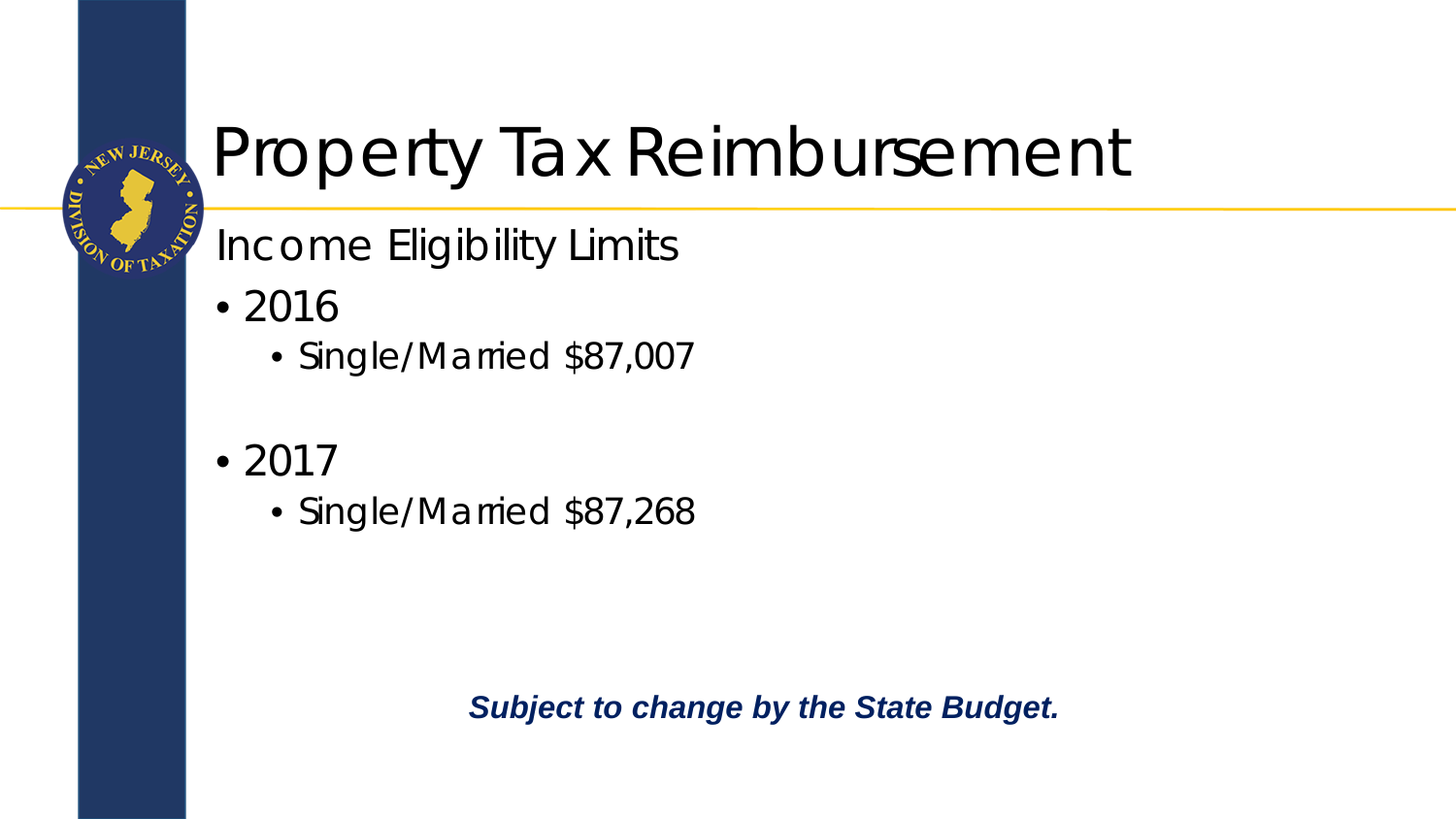

#### State Budget – Income Limits

2016 Income Limit Change

- Income Over \$87,007
	- Not qualified
- Income Between \$70,000 and \$87,007
	- No Reimbursement Check
	- Keep Base Year
	- 2017 PTR-2 Application

*Applicants with Income Under the Original Income Limit Should Always File.*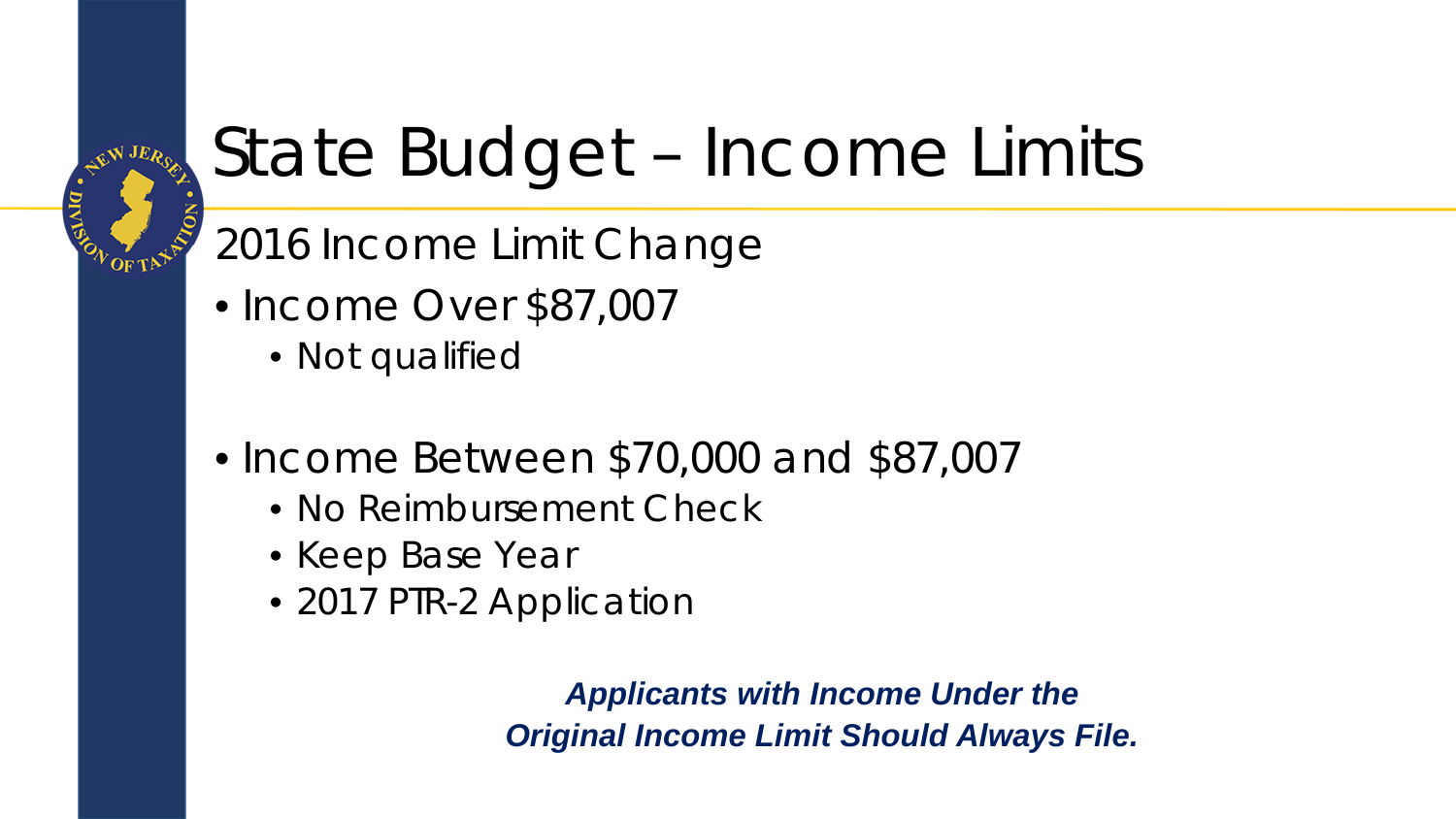

# **Income Limits**

Includes Most Gross Income Categories

- Social Security
- Unemployment
- Military Pension
- New Jersey Lottery Winnings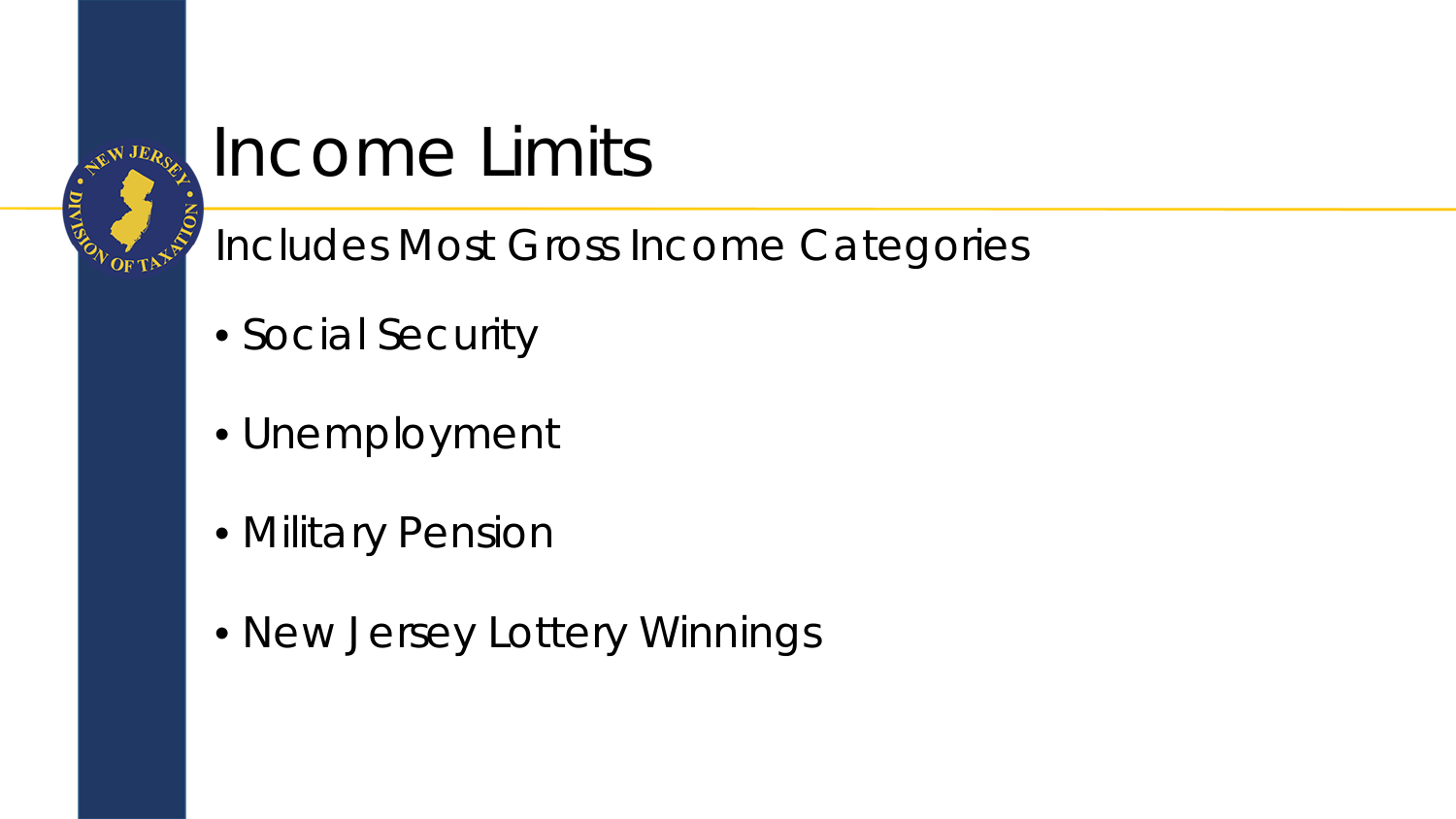

#### PTR Pension Treatment

- Changes to Treatment of Pension Income
- New Jersey Taxable Pension (Line 19a, Form NJ-1040)
- Include Tax Exempt Retirement Income
	- US Military Pension
	- Disability Pension
	- Roth IRA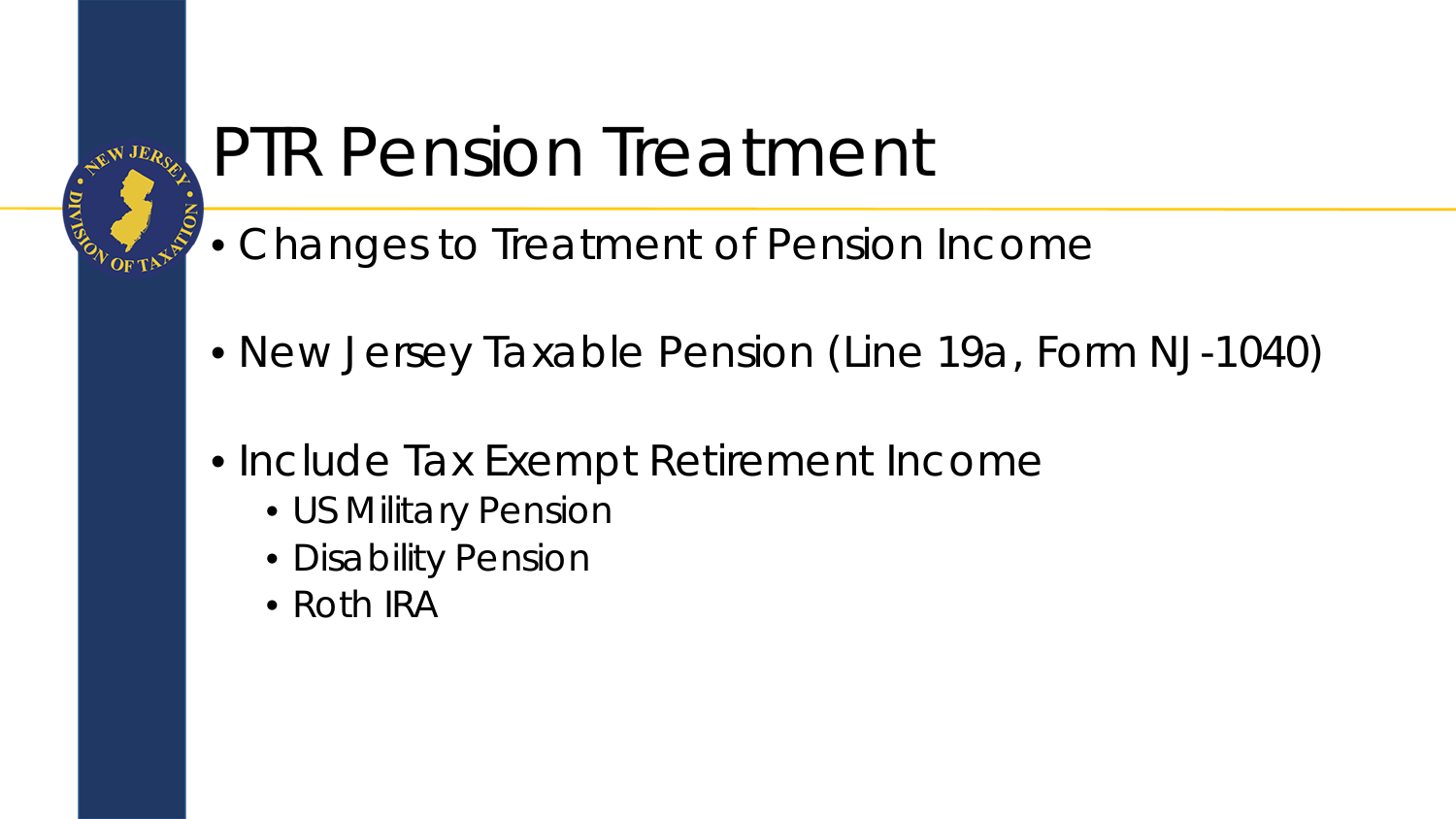

#### Deadline Information

- 2017 PTR Application Deadline
	- Deadline: October 31, 2018
- Reimbursement Checks

| <b>When Did You Send Your</b><br><b>Application?</b> | <b>Check Issued on or</b><br><b>Before</b> |  |  |  |
|------------------------------------------------------|--------------------------------------------|--|--|--|
| Before May 1, 2018                                   | July 15, 2018                              |  |  |  |
| Between May 2 - June 1, 2018                         | Sept. 1, 2018                              |  |  |  |
| Between June 2 – Sept. 1, 2018                       | Nov. 1, 2018                               |  |  |  |
| Between Sept. 2 – Oct. 31, 2018                      | Dec. 1, 2018                               |  |  |  |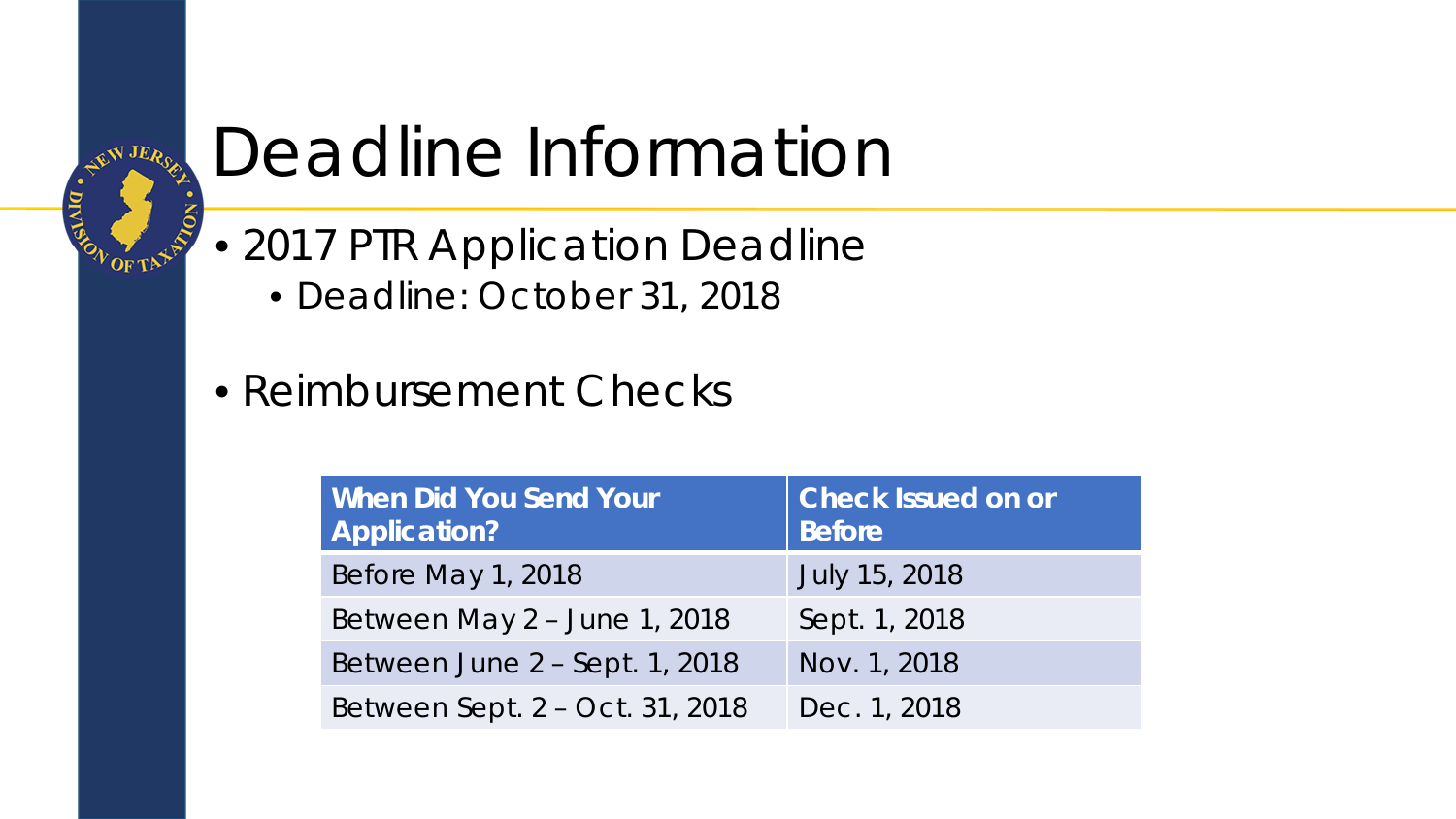

#### First Time Filers

Form PTR-1

- Establishes 2016 and 2017 Eligibility
- Reserves Base Year at 2016 Level
- Difference of 2017 & 2016 Taxes

*Proof of Property Taxes Paid Must be Included with all PTR Applications*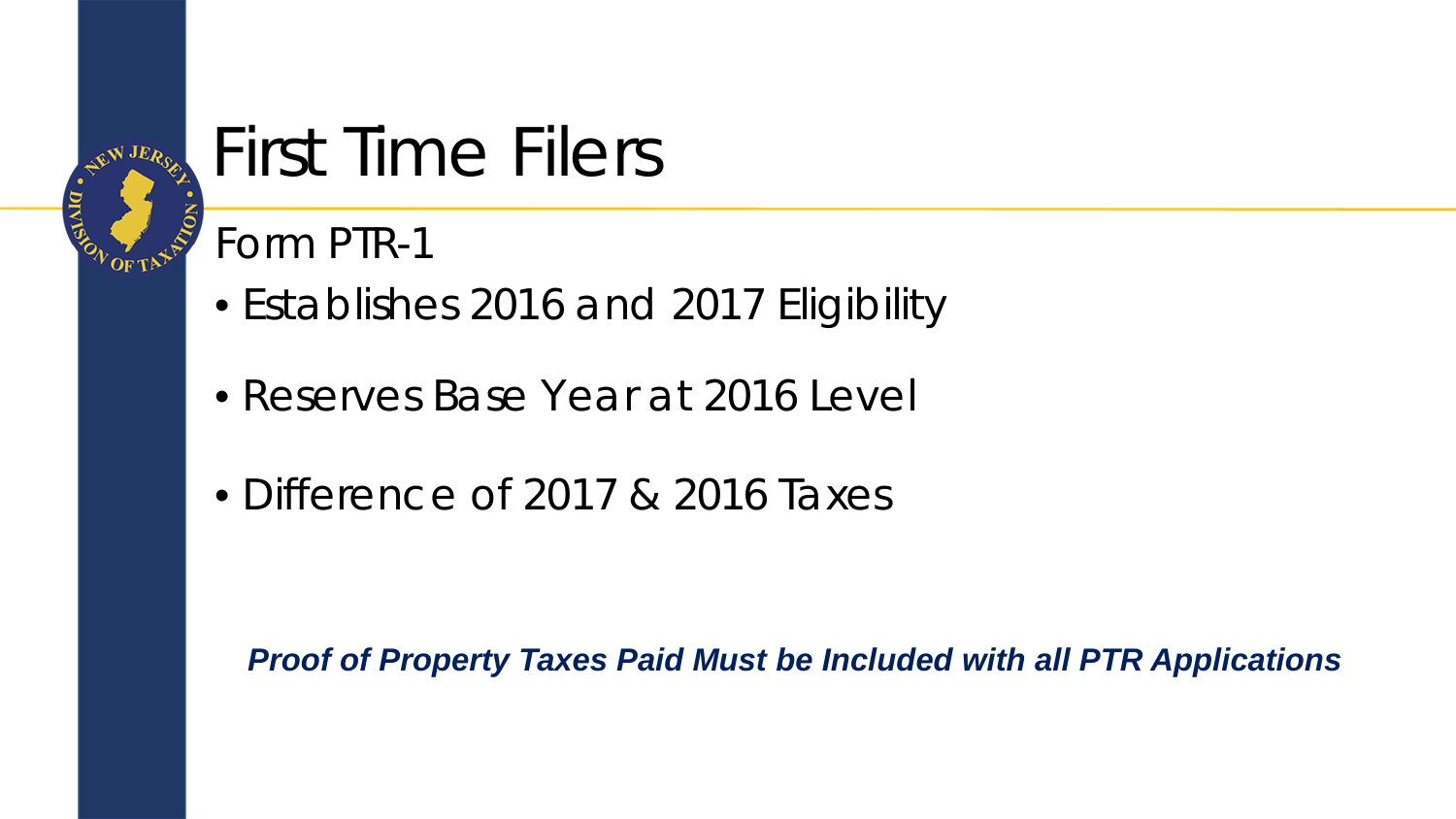

#### 2nd Year and Later Year Filers

#### Form PTR-2

- Comes Pre-Printed with Base Year
- Verifies 2017 Eligibility
- Difference of 2017 and Base Year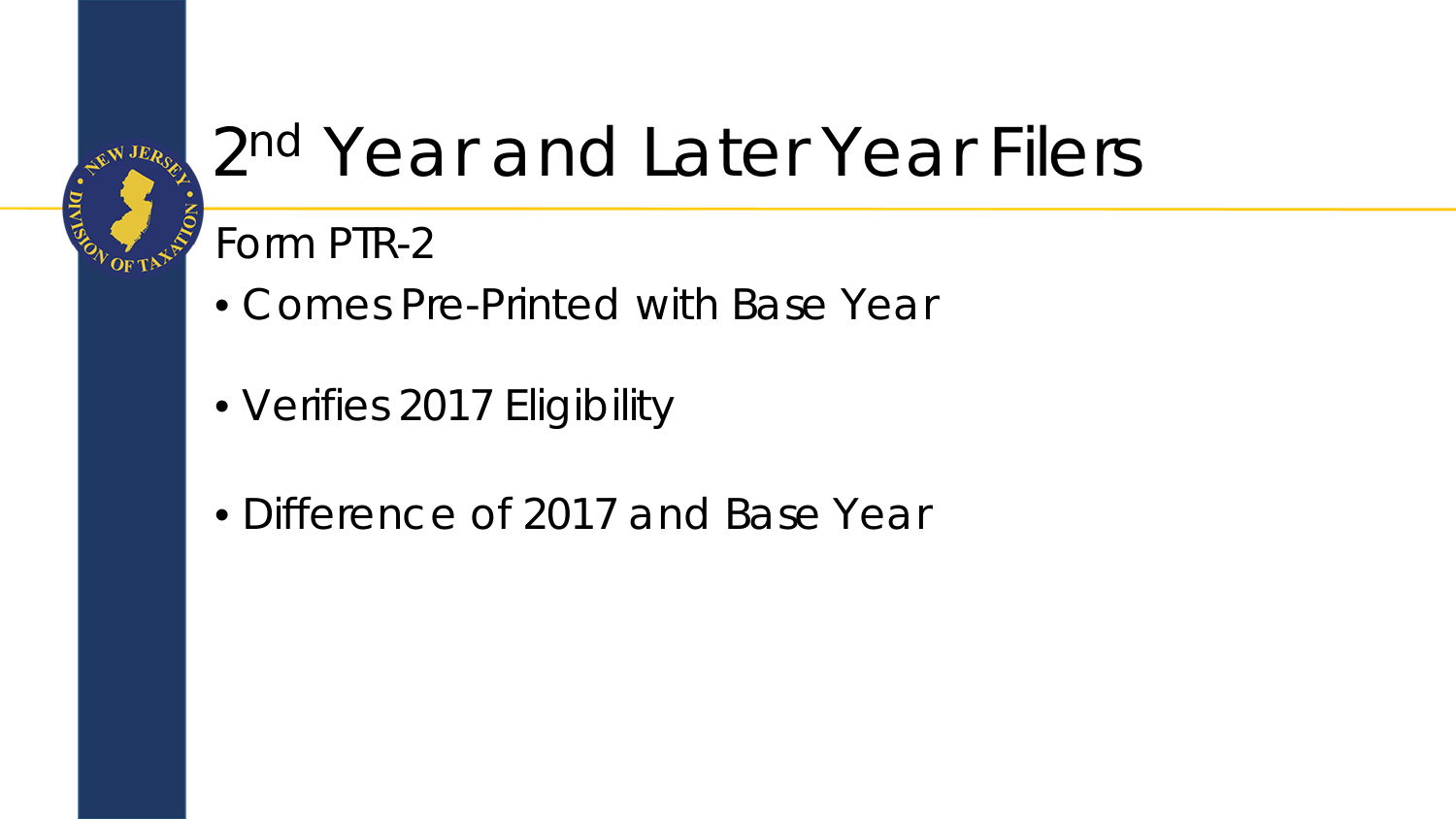

### Base Year Changes

- Income Exceeds the Original Limit
	- Re-establish at the Lower Amount
- Property Taxes Go Below Base Amount
	- Re-establish at the Lower Amount
- Certain Assessment Changes
- Applicant Moves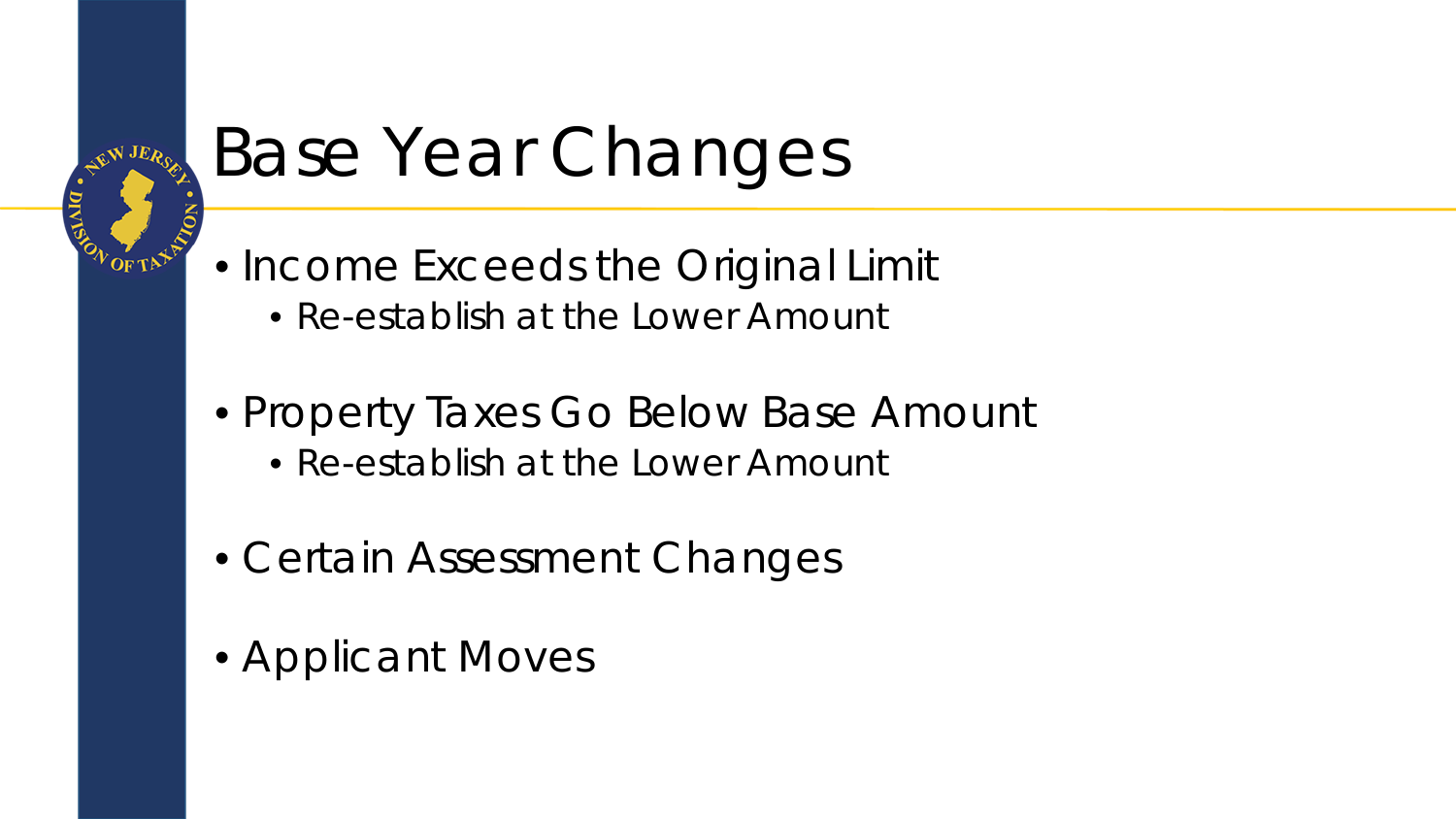

#### Reevaluations & Reassessments

- Reevaluations Increased or Decreased Property Tax
	- Use the Reevaluated Amount
- Added Assessments Increased Property Value
	- Results in an Adjusted Base Year
	- Added Assessment Included in Base Year and Current Year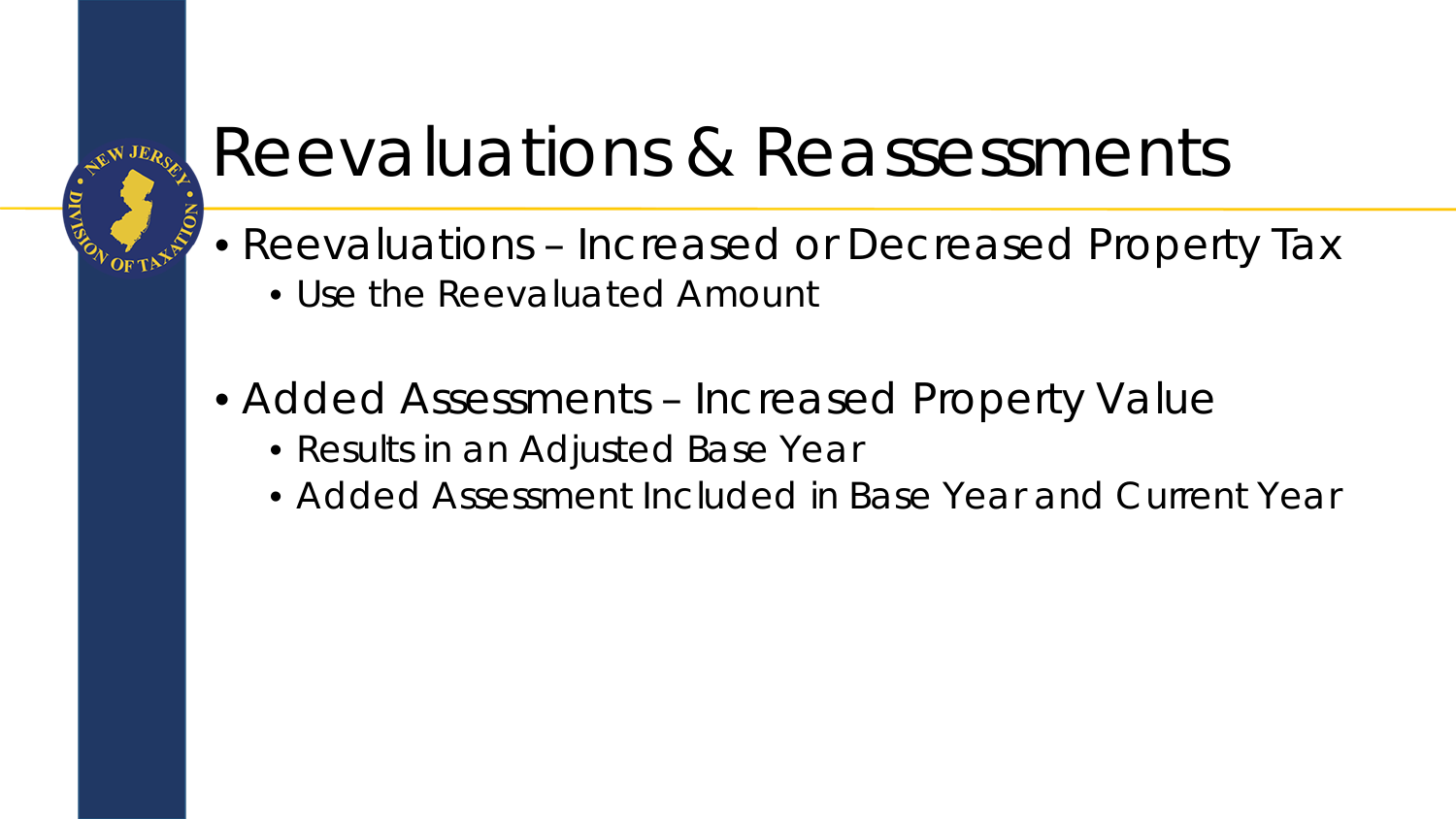

#### Appealed Assessment

- Results-Increase or Decrease of Property Taxes
	- Applicant must notify Division of the Property Tax Change
- File Amended Property Tax Reimbursement Application
	- Greater Reimbursement: Division Issues Check for the Difference
	- Lesser reimbursement: Applicant Required to Pay Difference

*Tax Collector – Check the Box on Part II of PTR-1A/2A., if there was a tax appeal.*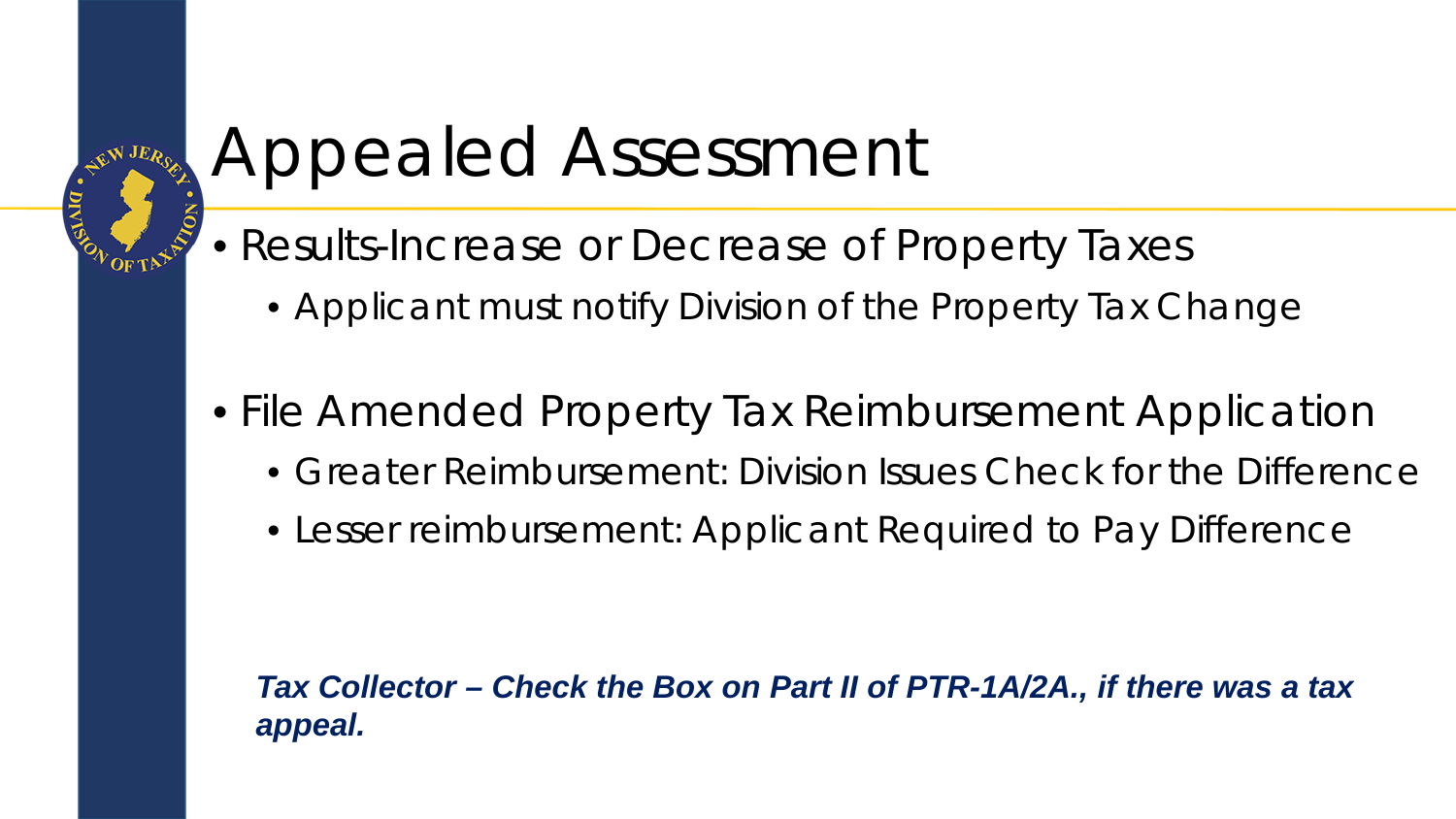#### Form PTR-1A

#### **Homeowners**

Verification of 2016 and 2017 Property Taxes (Hee blue or black ink, See instructions for completion on back)

| Part I – To Be Completed by Applicant (Part II to be completed by tax collector)                                                                                                                                                   |                                                                                                                                                                                                                                 |  |  |  |  |
|------------------------------------------------------------------------------------------------------------------------------------------------------------------------------------------------------------------------------------|---------------------------------------------------------------------------------------------------------------------------------------------------------------------------------------------------------------------------------|--|--|--|--|
| Social Security # - - -                                                                                                                                                                                                            | Spouse's/CU Partner's Social Security # - - -                                                                                                                                                                                   |  |  |  |  |
| Name                                                                                                                                                                                                                               |                                                                                                                                                                                                                                 |  |  |  |  |
|                                                                                                                                                                                                                                    | Last Name, First Name, and Initial (Joint filers, enter first name and initial of each - Enter spouse's/CU partner's last name ONLY if different)                                                                               |  |  |  |  |
| Address___<br>Street<br>City                                                                                                                                                                                                       | Zip Code<br>State                                                                                                                                                                                                               |  |  |  |  |
| <b>Block</b><br>Lot                                                                                                                                                                                                                | Qualifier and a set of the set of the set of the set of the set of the set of the set of the set of the set of the set of the set of the set of the set of the set of the set of the set of the set of the set of the set of th |  |  |  |  |
|                                                                                                                                                                                                                                    | 2016<br>2017                                                                                                                                                                                                                    |  |  |  |  |
| A. Did you own this property with someone who was not your spouse/CU partner?                                                                                                                                                      | Yes $\Box$ No $\Box$<br>Yes $\Box$ No $\Box$                                                                                                                                                                                    |  |  |  |  |
| B. If yes, indicate the share (percentage) of property that you (and your spouse/CU partner) owned.                                                                                                                                | %<br>%                                                                                                                                                                                                                          |  |  |  |  |
| C. Did this property consist of multiple units?                                                                                                                                                                                    | Yes $\Box$ No $\Box$<br>Yes $\Box$ No $\Box$                                                                                                                                                                                    |  |  |  |  |
| D. If yes, indicate the share (percentage) of property used as your principal residence.                                                                                                                                           | $\frac{9}{6}$<br>%                                                                                                                                                                                                              |  |  |  |  |
|                                                                                                                                                                                                                                    |                                                                                                                                                                                                                                 |  |  |  |  |
| Part II - To Be Completed by Tax Collector                                                                                                                                                                                         |                                                                                                                                                                                                                                 |  |  |  |  |
| 2016 Property Taxes                                                                                                                                                                                                                | 2017 Property Taxes                                                                                                                                                                                                             |  |  |  |  |
| Check box if property had a tax appeal for 2016                                                                                                                                                                                    | Check box if property had a tax appeal for $2017$                                                                                                                                                                               |  |  |  |  |
|                                                                                                                                                                                                                                    | Check box if property had an added assessment for 2017.                                                                                                                                                                         |  |  |  |  |
| Check box if property had an added assessment for 2016.                                                                                                                                                                            |                                                                                                                                                                                                                                 |  |  |  |  |
| 1. Assessed Value\$                                                                                                                                                                                                                |                                                                                                                                                                                                                                 |  |  |  |  |
| 2. Tax Rate (including fire and other                                                                                                                                                                                              | 2. Tax Rate (including fire and other                                                                                                                                                                                           |  |  |  |  |
| 3. Total Property Taxes<br>(Multiply Line 1 by Line 2). $\ldots$ . $\ldots$ . $\ldots$ . $\$                                                                                                                                       | 3. Total Property Taxes<br>(Multiply Line 1 by Line 2). \$                                                                                                                                                                      |  |  |  |  |
| 4. REAP Credit (if any)\$                                                                                                                                                                                                          | 4. REAP Credit (if any). \$                                                                                                                                                                                                     |  |  |  |  |
| 5. Enter amount from Line 3. If applicant<br>answered "Yes" to Questions A and/or C<br>above, you must apportion the amount on<br>Line 3 when completing this line.<br>(See instructions on back.) 5                               | 5. Enter amount from Line 3. If applicant<br>answered "Yes" to Questions A and/or C<br>above, you must apportion the amount on<br>Line 3 when completing this line.<br>(See instructions on back.)                              |  |  |  |  |
| Homeowners, enter this amount<br>on Line 14 of your Form PTR-1                                                                                                                                                                     | Homeowners, enter this amount<br>on Line 13 of your Form PTR-1                                                                                                                                                                  |  |  |  |  |
| Under the penalties of perjury, I certify that I am the local tax collector of ______<br>where the above property is located. I further certify that the above-stated amounts of property taxes due were paid for<br>verification. | calendar years 2016 and 2017 and are true and accurate to the best of my knowledge. I have placed my stamp below for                                                                                                            |  |  |  |  |
|                                                                                                                                                                                                                                    | (Name)<br>(Date)                                                                                                                                                                                                                |  |  |  |  |

 $(Title)$ 

(If you complete this form, be sure to enclose it with your Form PTR-1 application.)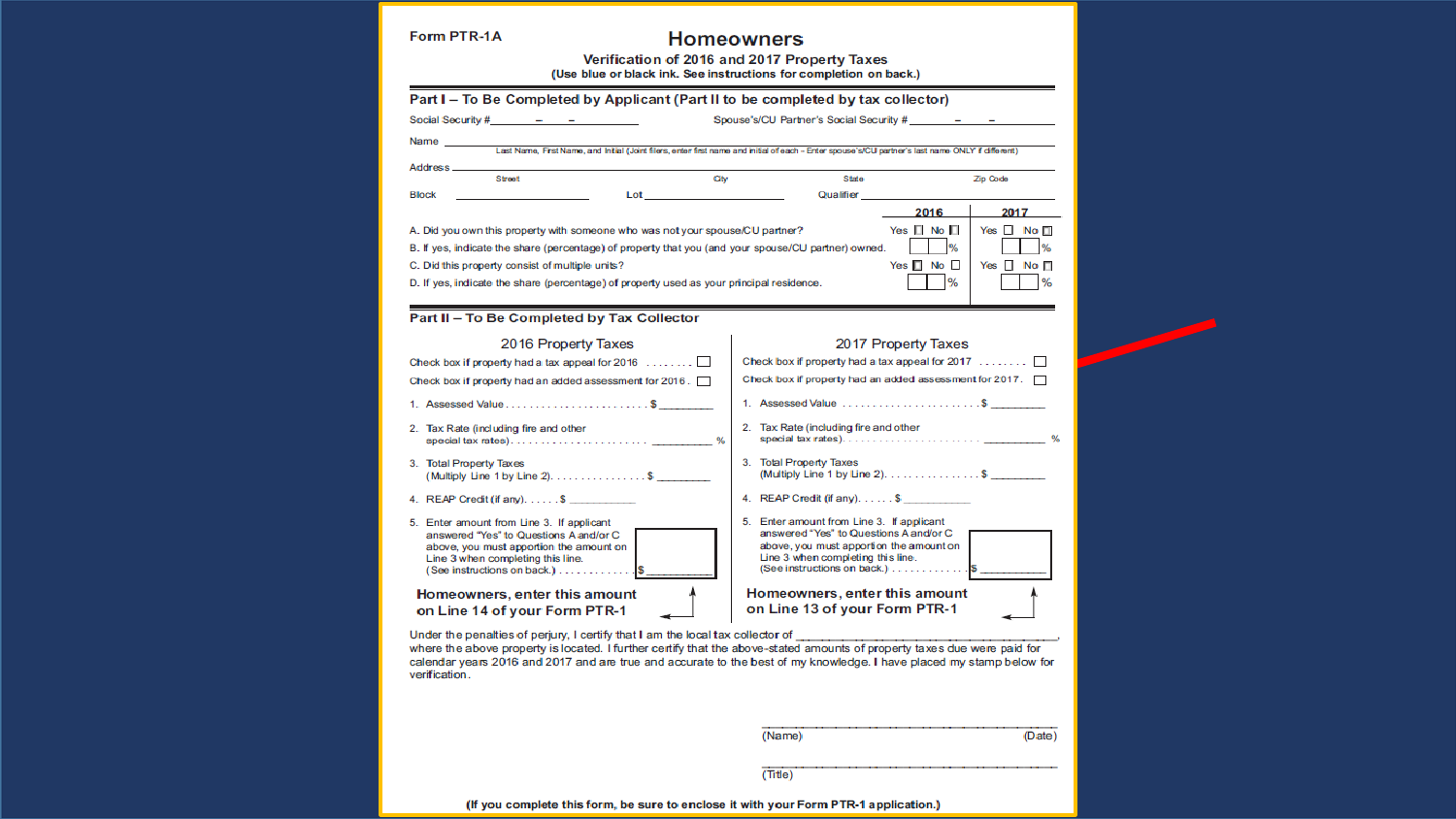

### Form PTR-1-C

- Applicant Relocates
	- Already Enrolled in the Program
	- Relocates to another New Jersey Residence
- Establish Eligibility After 2 Years
	- Division Sends Automatically
	- Contact the Division for the Form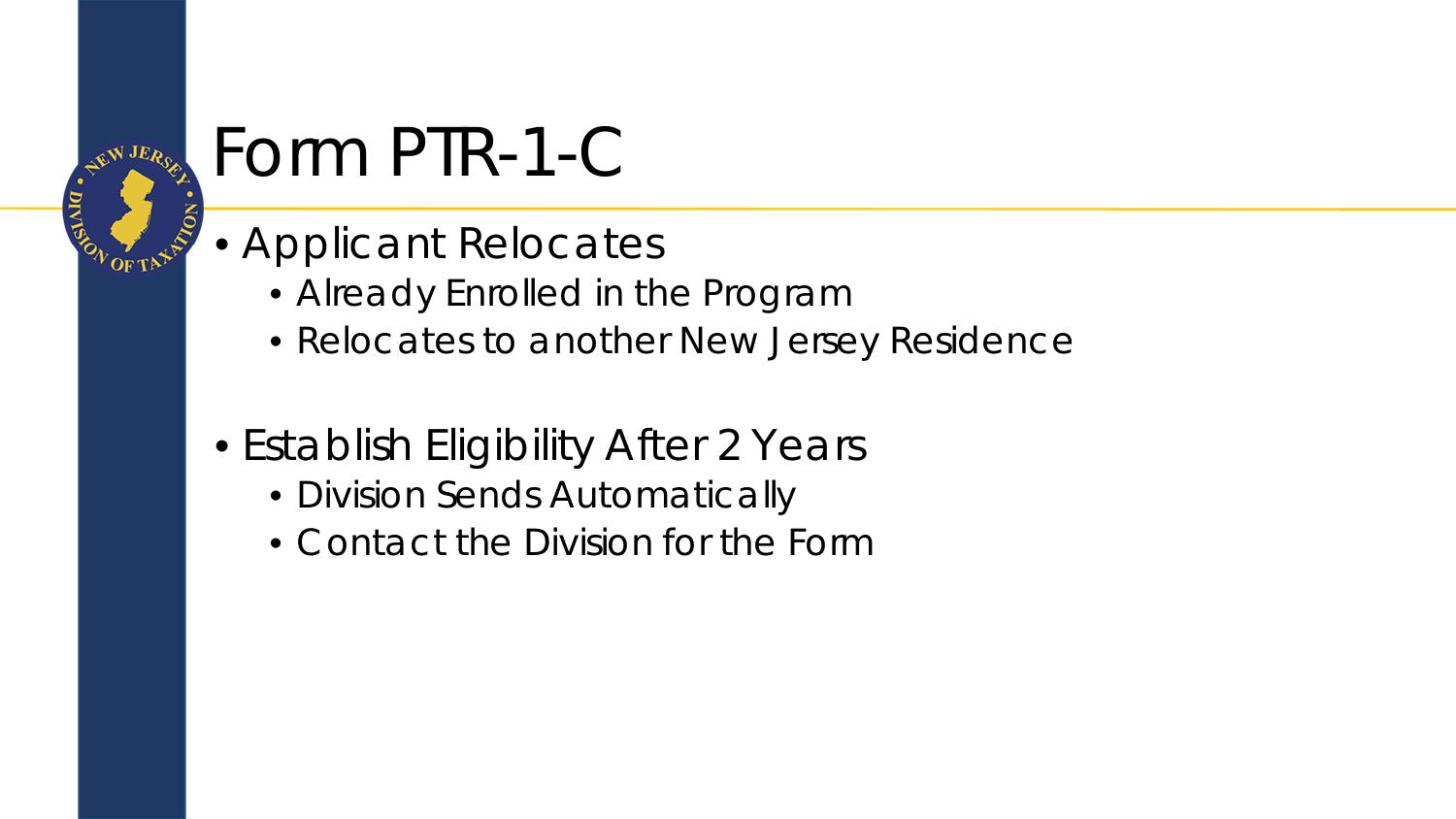

#### Property Tax Proof

- Homeowner's Verification Forms:
	- PTR-1A/B First Time Filers
	- PTR-2A/B Second and Later Years
- Copies of Final Property Tax Bills
	- Copies of Canceled Checks
	- Copies of Form 1098
	- Not easy!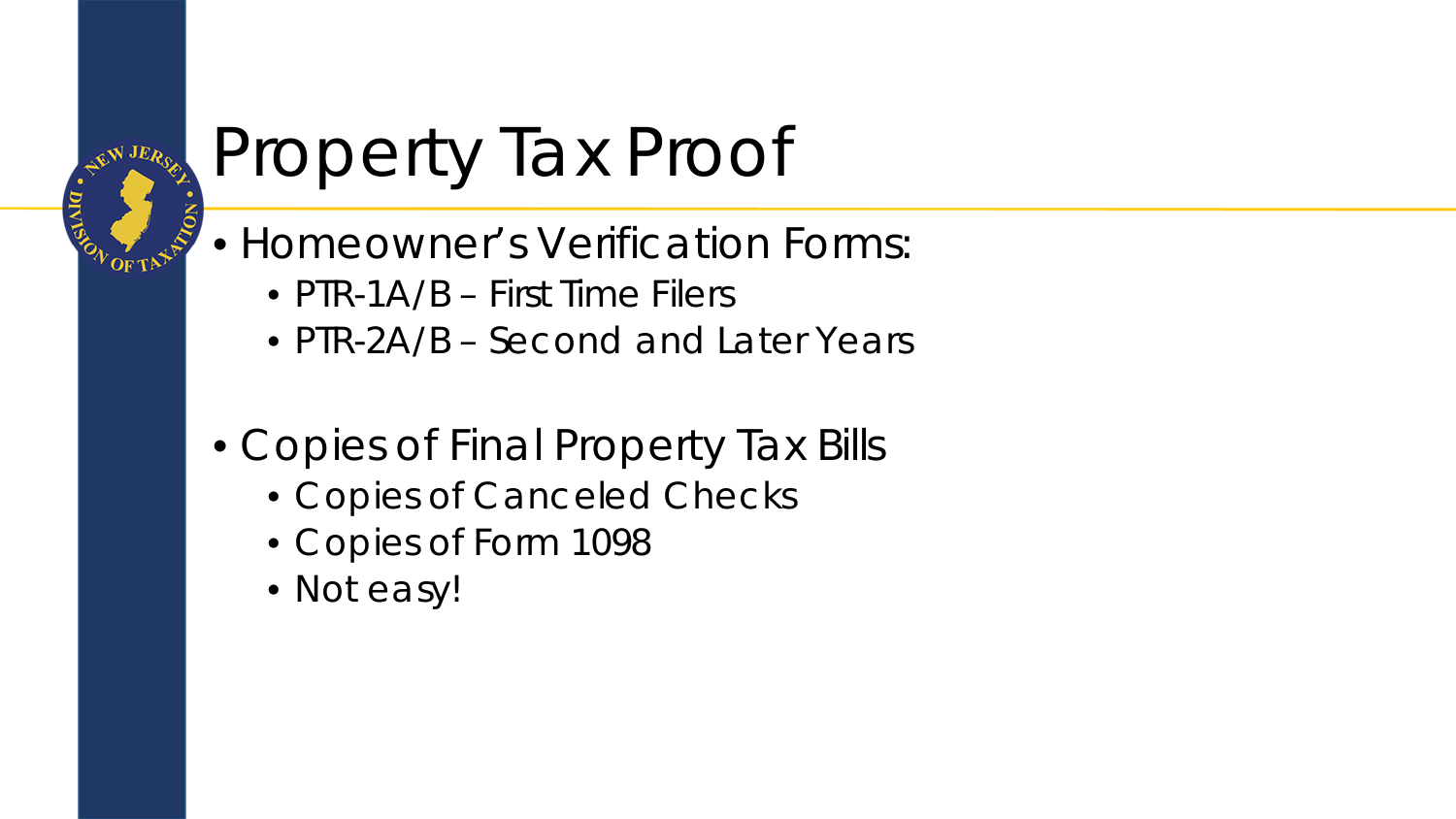#### Form PTR-1A

#### **Homeowners**

Verification of 2016 and 2017 Property Taxes (Use blue or black ink. See instructions for completion on back.)

| Social Security # - - -                                                                                                                                                                                                                                                                                                                                        | Spouse's/CU Partner's Social Security # - - -                                                                                                                                                                                   |  |  |  |  |
|----------------------------------------------------------------------------------------------------------------------------------------------------------------------------------------------------------------------------------------------------------------------------------------------------------------------------------------------------------------|---------------------------------------------------------------------------------------------------------------------------------------------------------------------------------------------------------------------------------|--|--|--|--|
| Name                                                                                                                                                                                                                                                                                                                                                           |                                                                                                                                                                                                                                 |  |  |  |  |
|                                                                                                                                                                                                                                                                                                                                                                | Last Name, First Name, and Initial (Joint filers, enter first name and initial of each - Enter spouse's/CU partner's last name ONLY if different)                                                                               |  |  |  |  |
| Address <sub>—</sub><br>Street<br>City                                                                                                                                                                                                                                                                                                                         | State<br>Zip Code                                                                                                                                                                                                               |  |  |  |  |
| <b>Block</b><br>Lot                                                                                                                                                                                                                                                                                                                                            | Qualifier and the control of the control of the control of the control of the control of the control of the control of the control of the control of the control of the control of the control of the control of the control of |  |  |  |  |
|                                                                                                                                                                                                                                                                                                                                                                | 2016<br>2017                                                                                                                                                                                                                    |  |  |  |  |
| A. Did you own this property with someone who was not your spouse/CU partner?                                                                                                                                                                                                                                                                                  | Yes $\Box$ No $\Box$<br>Yes $\Box$ No $\Box$                                                                                                                                                                                    |  |  |  |  |
| B. If yes, indicate the share (percentage) of property that you (and your spouse/CU partner) owned.                                                                                                                                                                                                                                                            | %                                                                                                                                                                                                                               |  |  |  |  |
| C. Did this property consist of multiple units?                                                                                                                                                                                                                                                                                                                | Yes $\Box$ No $\Box$<br>Yes $\Box$ No $\Box$                                                                                                                                                                                    |  |  |  |  |
| D. If yes, indicate the share (percentage) of property used as your principal residence.                                                                                                                                                                                                                                                                       | %                                                                                                                                                                                                                               |  |  |  |  |
| Part II - To Be Completed by Tax Collector                                                                                                                                                                                                                                                                                                                     |                                                                                                                                                                                                                                 |  |  |  |  |
| 2016 Property Taxes                                                                                                                                                                                                                                                                                                                                            | 2017 Property Taxes                                                                                                                                                                                                             |  |  |  |  |
| Check box if property had a tax appeal for 2016                                                                                                                                                                                                                                                                                                                | Check box if property had a tax appeal for 2017                                                                                                                                                                                 |  |  |  |  |
| Check box if property had an added assessment for 2016.                                                                                                                                                                                                                                                                                                        | Check box if property had an added assessment for 2017.                                                                                                                                                                         |  |  |  |  |
| 1. Assessed Value\$                                                                                                                                                                                                                                                                                                                                            |                                                                                                                                                                                                                                 |  |  |  |  |
| 2. Tax Rate (including fire and other                                                                                                                                                                                                                                                                                                                          | 2. Tax Rate (including fire and other                                                                                                                                                                                           |  |  |  |  |
| 3. Total Property Taxes<br>(Multiply Line 1 by Line 2)\$                                                                                                                                                                                                                                                                                                       | 3. Total Property Taxes<br>$(Multiply Line 1 by Line 2), \ldots, \ldots, S$                                                                                                                                                     |  |  |  |  |
| 4. REAP Credit (if any)\$                                                                                                                                                                                                                                                                                                                                      | 4. REAP Credit (if any). \$                                                                                                                                                                                                     |  |  |  |  |
| 5. Enter amount from Line 3. If applicant<br>answered "Yes" to Questions A and/or C<br>above, you must apportion the amount on<br>Line 3 when completing this line.                                                                                                                                                                                            | 5. Enter amount from Line 3. If applicant<br>answered "Yes" to Questions A and/or C<br>above, you must apportion the amount on<br>Line 3 when completing this line.<br>(See instructions on back.)                              |  |  |  |  |
| Homeowners, enter this amount<br>on Line 14 of your Form PTR-1                                                                                                                                                                                                                                                                                                 | Homeowners, enter this amount<br>on Line 13 of your Form PTR-1                                                                                                                                                                  |  |  |  |  |
| Under the penalties of perjury, I certify that I am the local tax collector of __________<br>where the above property is located. I further certify that the above-stated amounts of property taxes due were paid for<br>calendar years 2016 and 2017 and are true and accurate to the best of my knowledge. I have placed my stamp below for<br>verification. |                                                                                                                                                                                                                                 |  |  |  |  |
|                                                                                                                                                                                                                                                                                                                                                                | (Name)<br>(Date)                                                                                                                                                                                                                |  |  |  |  |
|                                                                                                                                                                                                                                                                                                                                                                |                                                                                                                                                                                                                                 |  |  |  |  |

(If you complete this form, be sure to enclose it with your Form PTR-1 application.)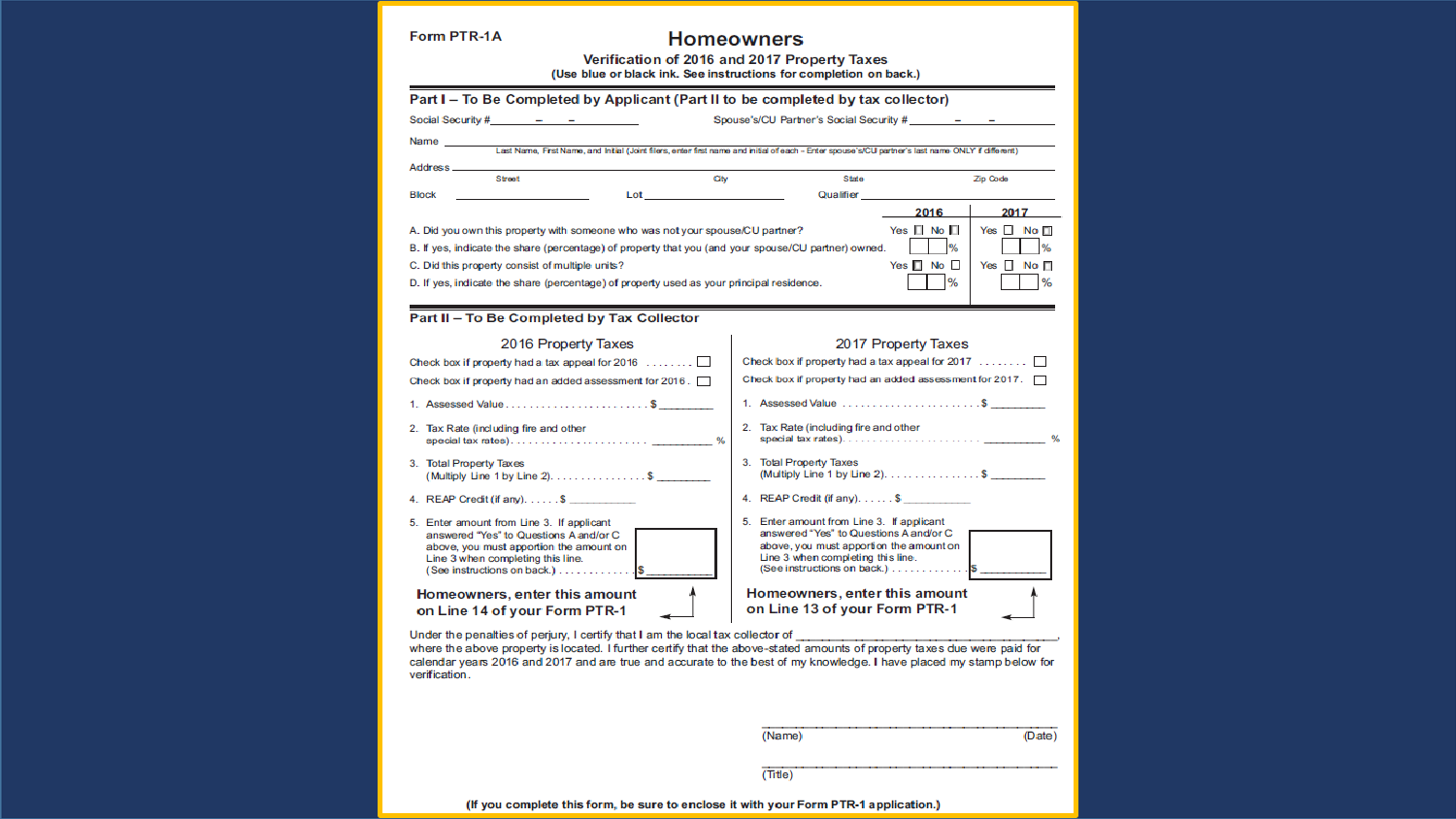### **AEW JERSE CONDETAL**

# What if Someone Forgets to File?

- Eligible Homeowners May File Prior Year Applications
	- We Won't Pay Prior Year Reimbursements
	- We Will Give a Base Year for the Oldest Eligible Filing
	- Applicants Use Form PTR-1 to File Prior Years
	- Will Also Need Proof of Property Taxes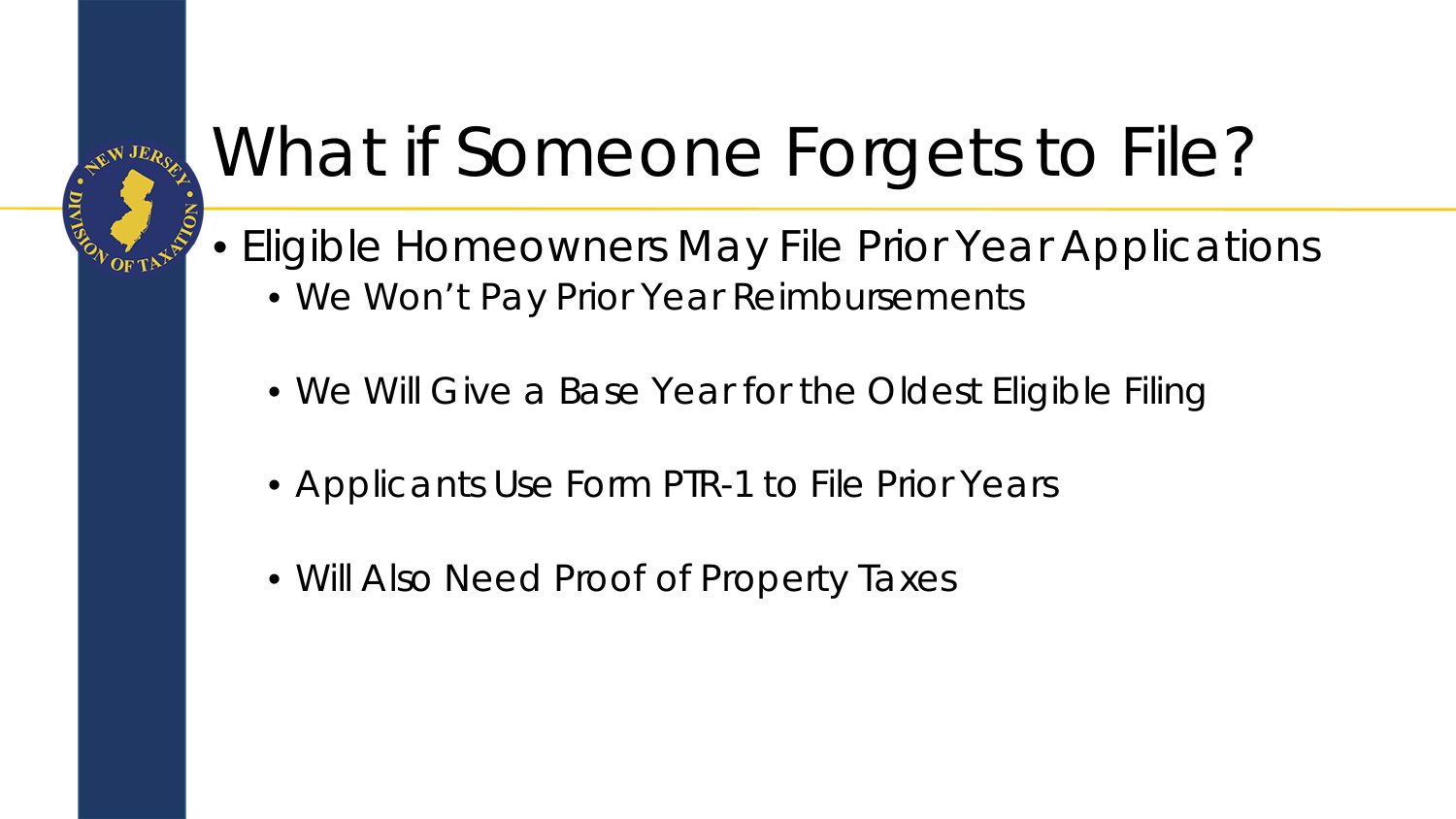

# Budgetary Approval

- All Property Tax Relief Benefits are Subject to Change
- NJ FY 2019 Budget
	- Passed July 1, 2018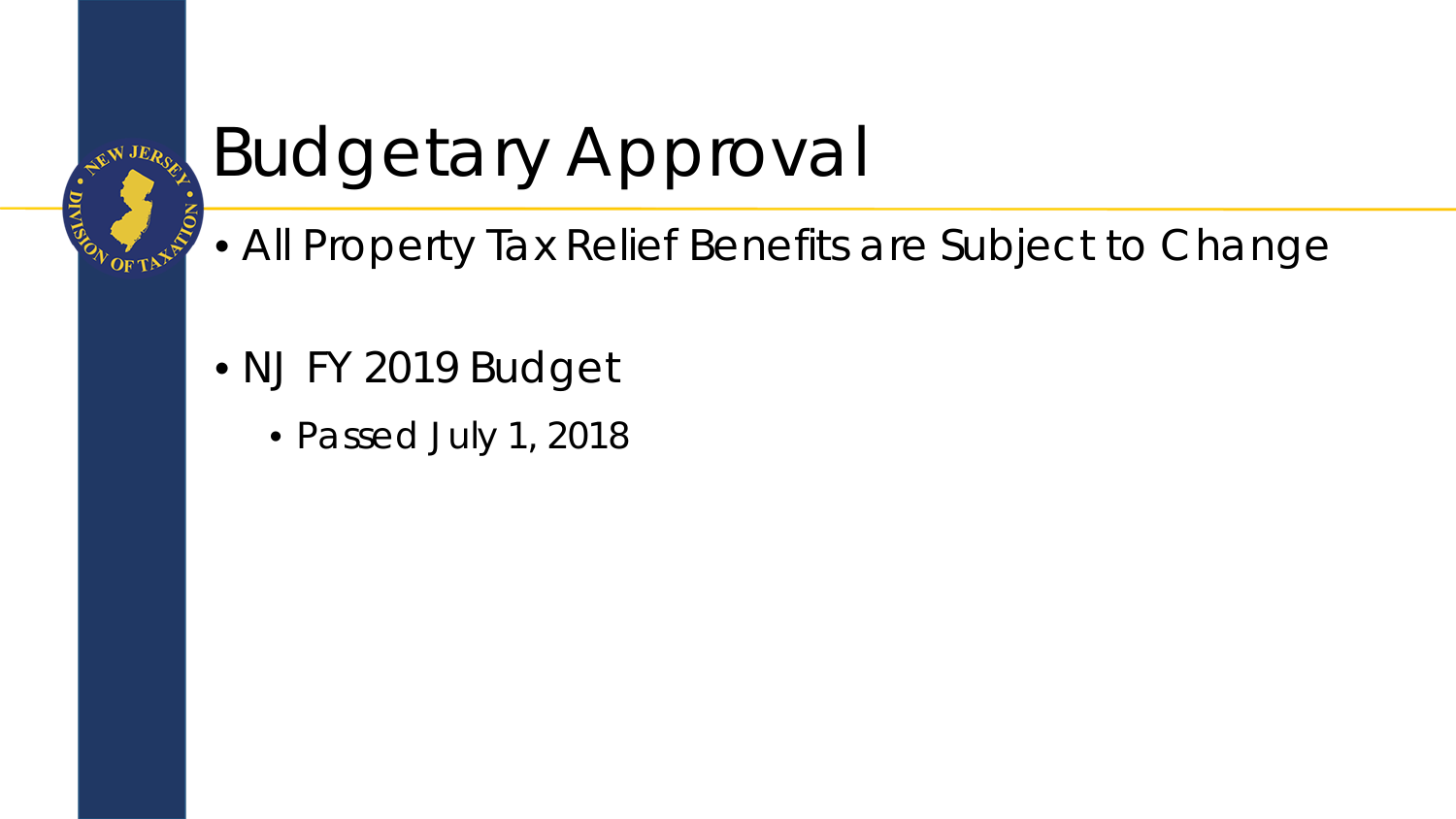

# Out of State Residents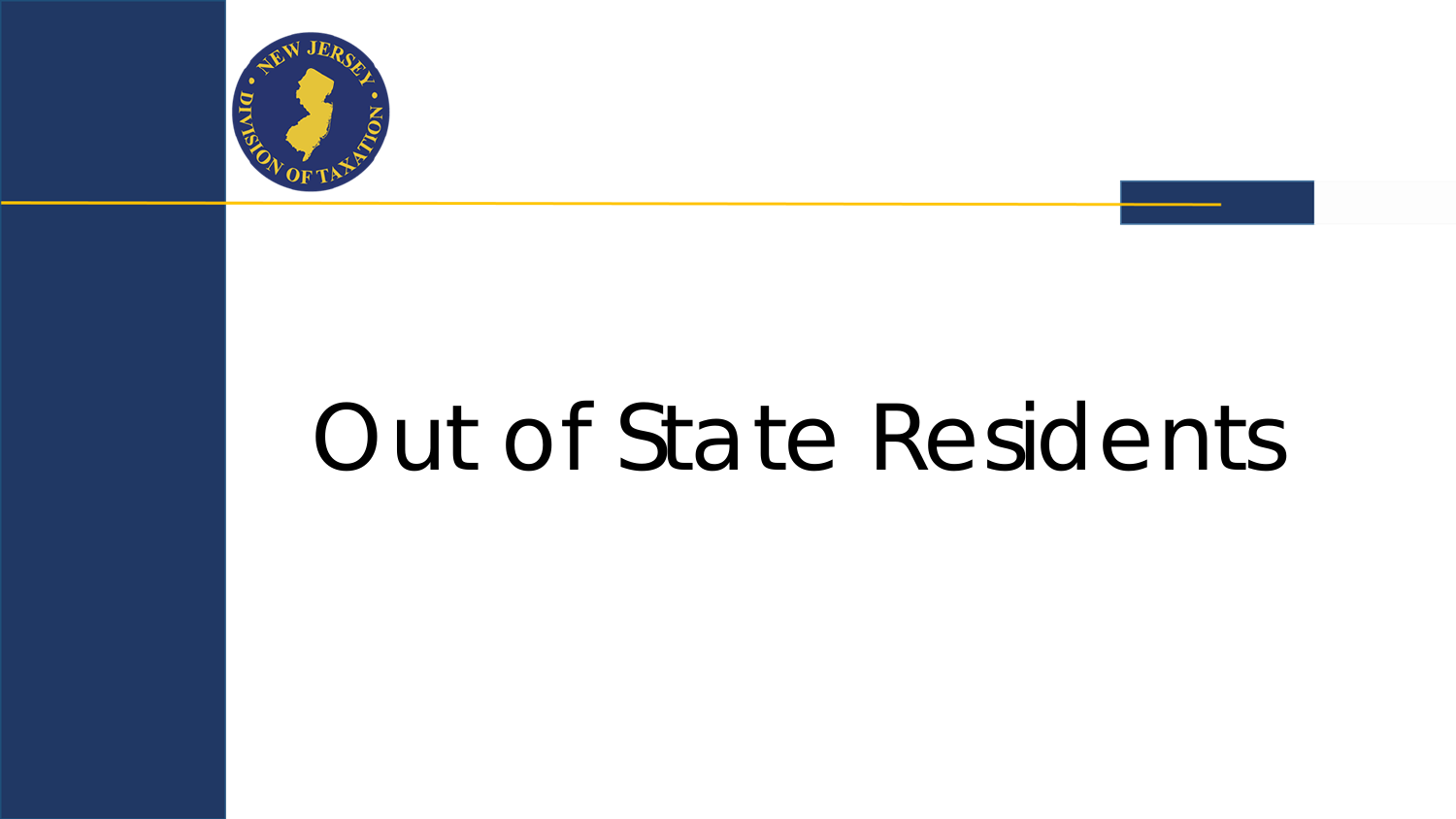

#### Letter of Ineligibility for Out-of-State Residents

- Complete "Request for a Letter of Property Tax Relief Ineligibility" Form
- Available on Division's Website at: <http://www.state.nj.us/treasury/taxation/ineligibility.shtml>
- Mail Completed Form to the Division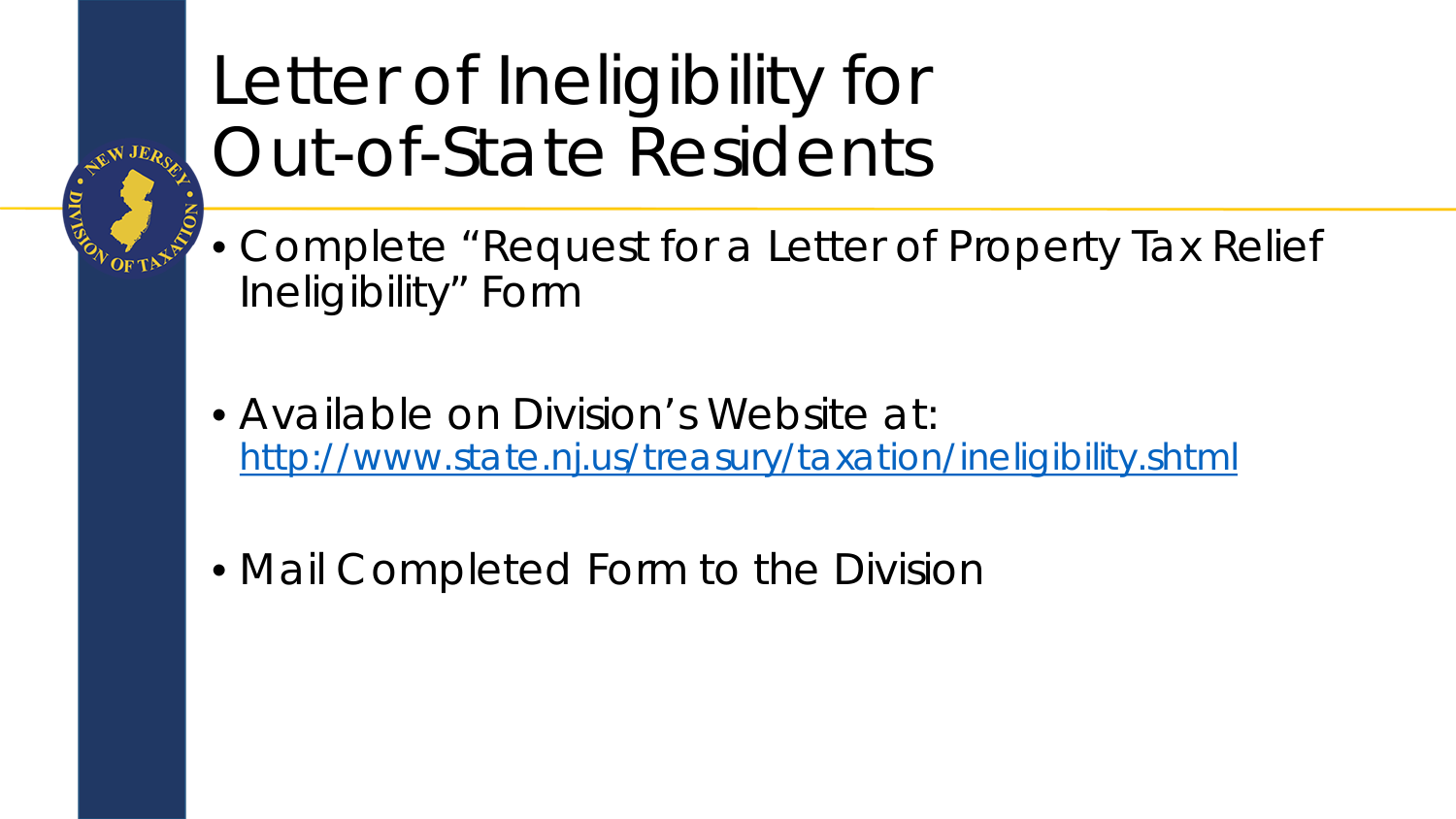**STATE OF NEW JERSEY Department of the Treasury Division of Taxation** P.O. Box 266 Trenton, NJ 08695-0266

Request for a Letter of Property Tax Relief Ineligibility - Out-of-State Residents

Please fully complete this form and mail it to the address listed in the bottom right hand corner. Last name, First name (If married include spouse's/CU Partner's name):

Social security number (If married include spouse's/CU Partner's social security number):

Previous New Jersey address:

Current mailing address:

the company of the company of the company of

What State do you reside in?

Under penalties of perjury, I declare that I am not eligible for benefits under any of New Jersey's property tax relief programs.

Your signature

Date

Date

Spouse/CU Partner's signature

**New Jersey Division of Taxation ATTN: Property Tax Relief Programs Unit** 

РО Вох 266 **Trenton, NJ 08695-0266** 

Mail to: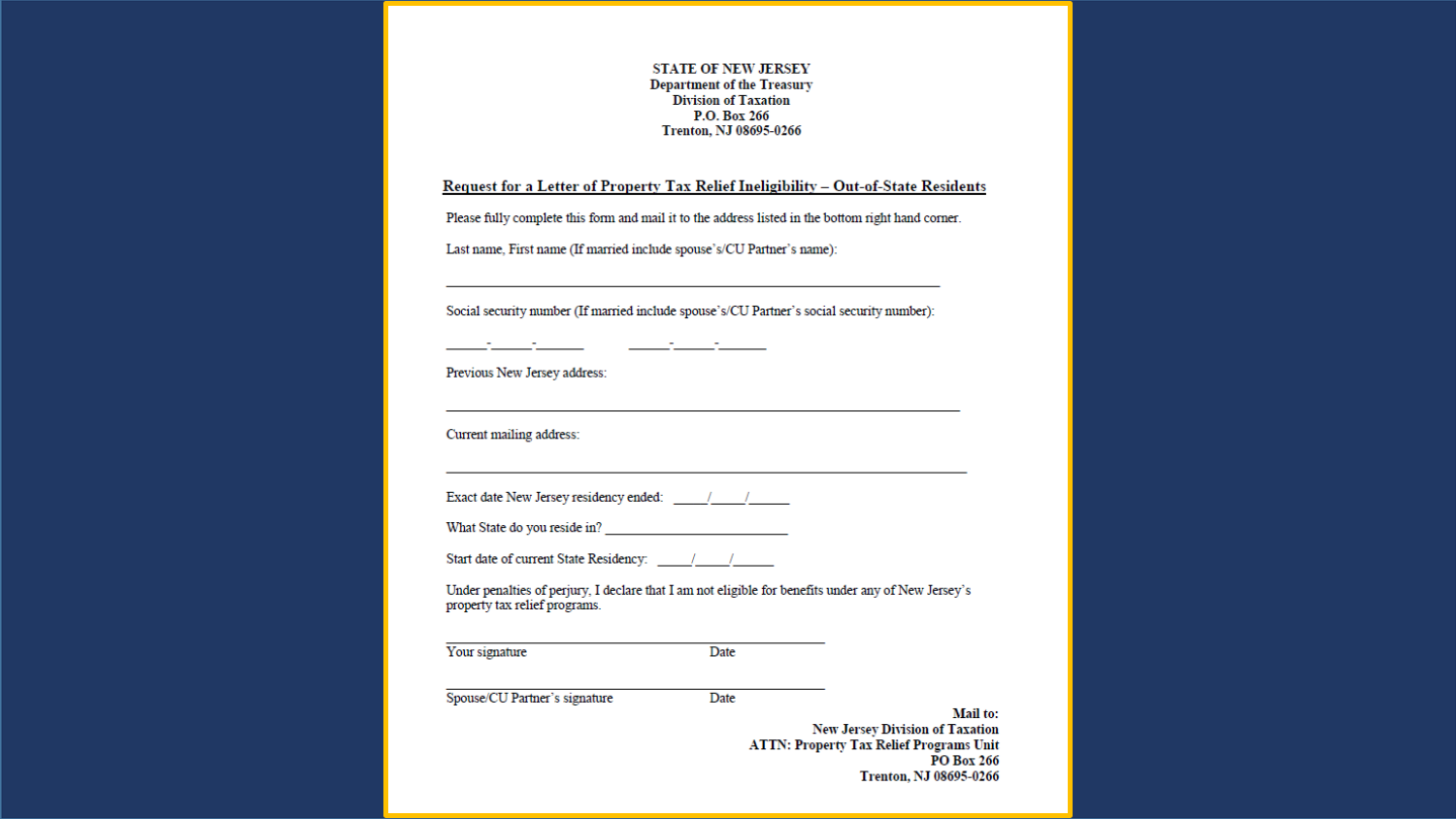

# Local Property Tax Relief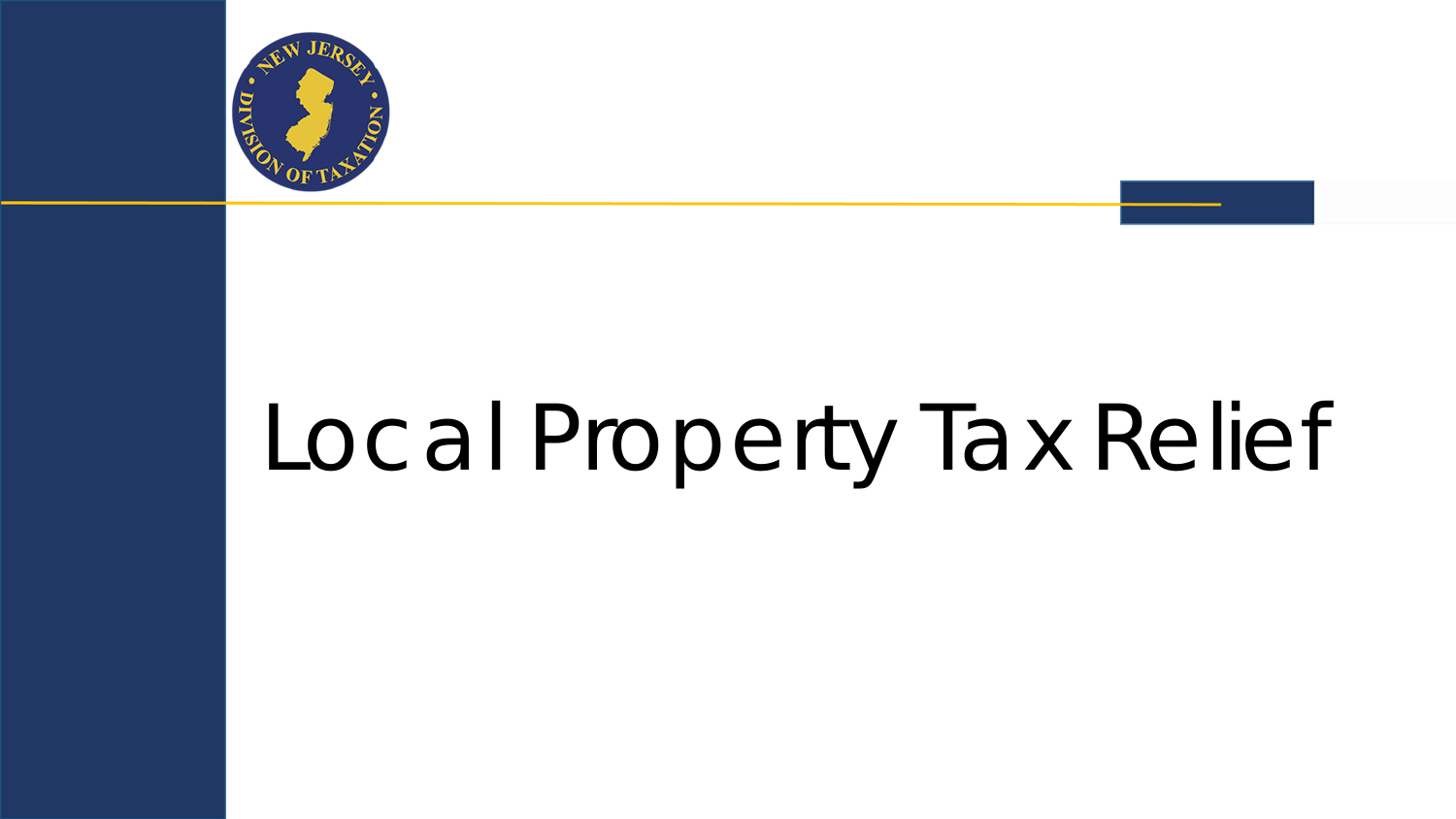### **AEW JERSE PROPERTY AND ISLANDS**

## Local Property Tax Relief

- Administered by the Local Municipality
- Visit the Division's Website for Applications
- Contact the Division's Local Property Branch for Questions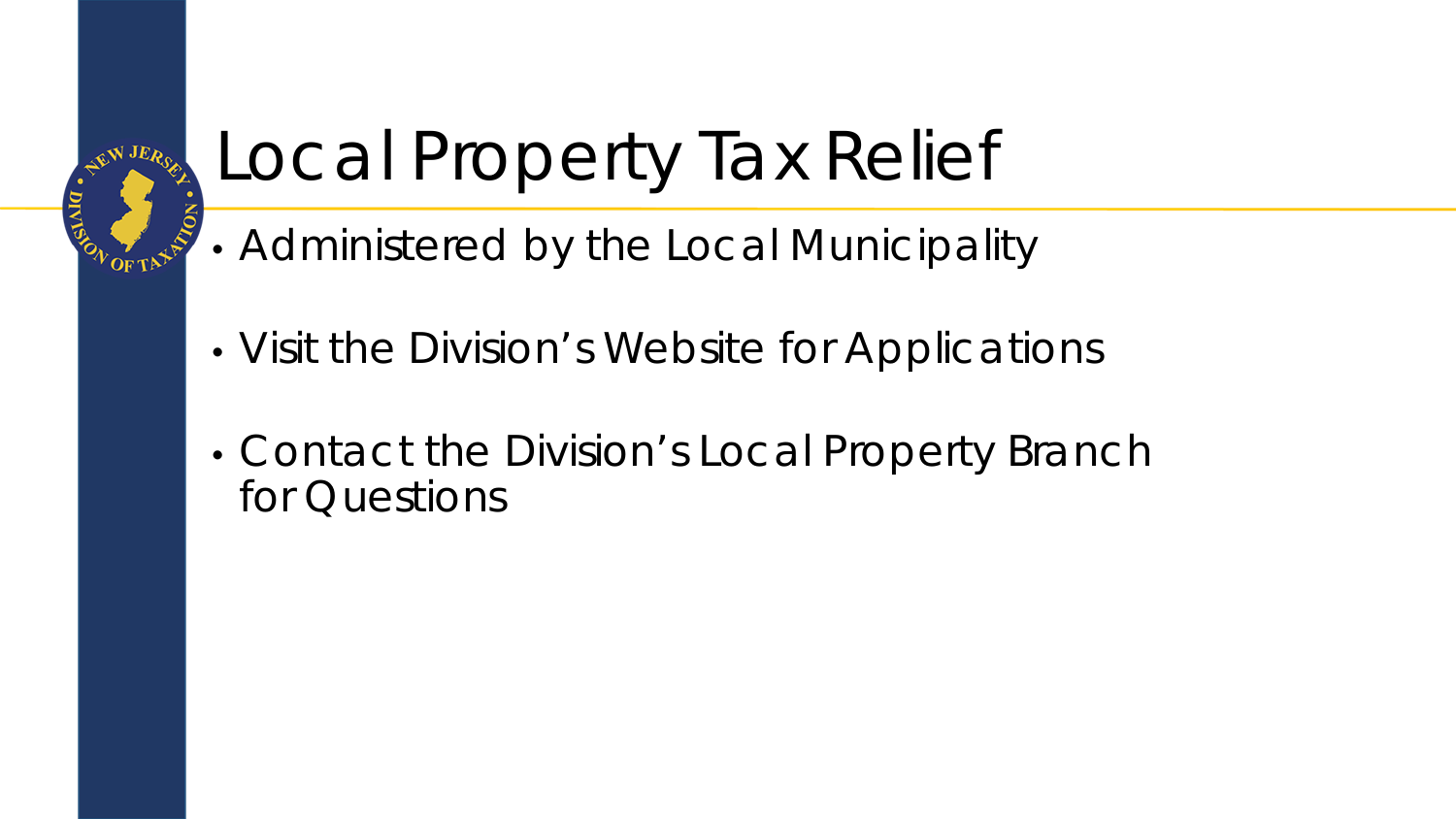

### Military Property Tax Deferment

- Resident Deployed for Active Wartime Service
	- All Branches of the Military
- Property Only Owned by Deployed Military Resident
- Property Taxes Paid by State
	- Military Resident Must Repay
	- *Paid in Full*: 90 Days After Last Day of Deployment
	- Local Tax Office Refunds the State
- Apply with Local Tax Office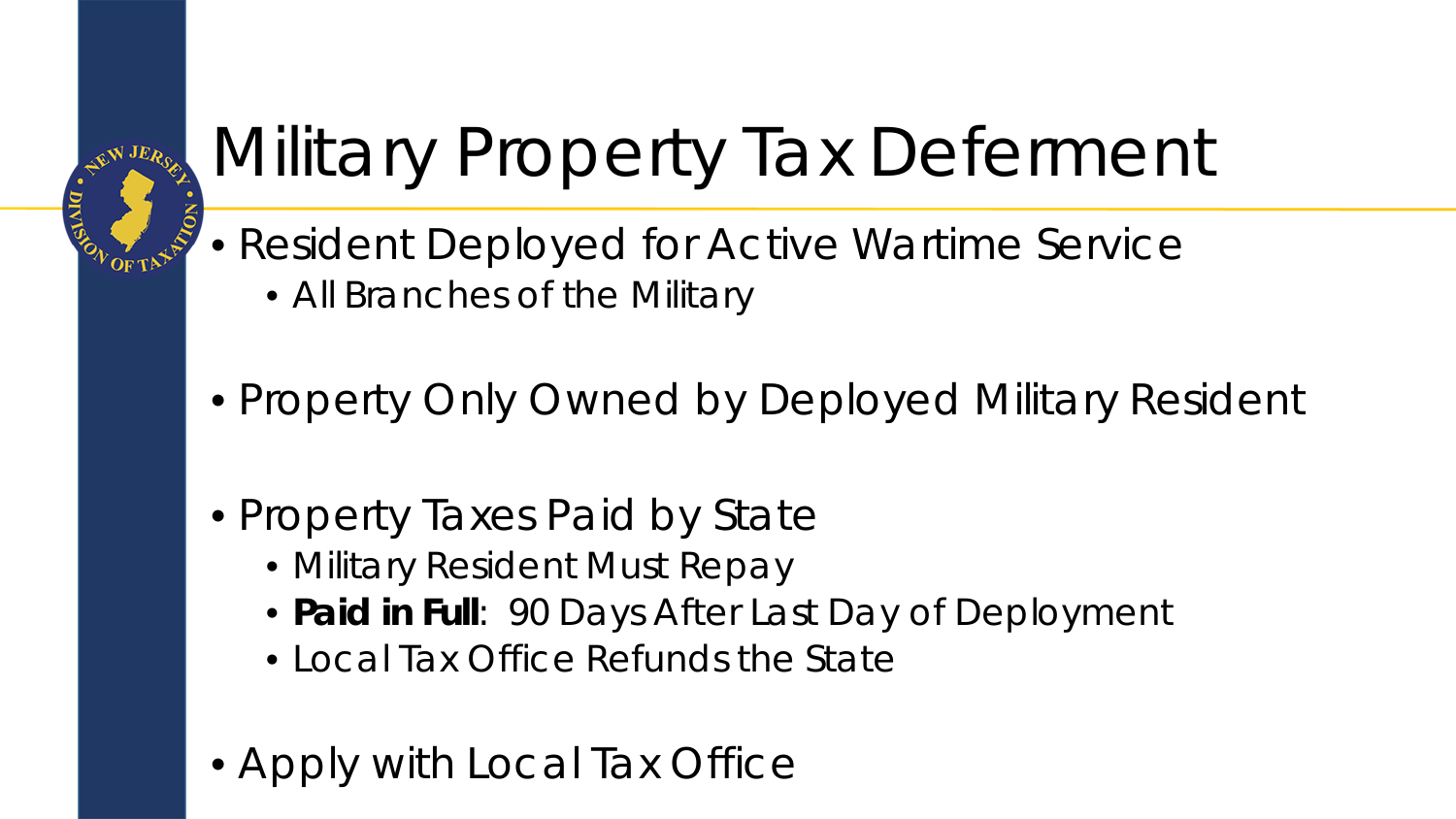#### **AEW JERE DESCRIPTION**

# Local Property Tax Relief

- Annual Deduction for Senior Citizens, Disabled Persons
	- Available to Surviving Spouse/Civil Union
- Annual Deduction for Veterans
	- Available to Surviving Spouse/Civil Union or Domestic Partner
	- *New* Active Wartime Service Period
		- World Trade Center Rescue & Recovery
- Property Tax Exemption for Disabled Veterans
	- Available to Surviving Spouse/Civil Union or Domestic Partner

#### *File Completed Forms with the Municipal Tax Assessor.*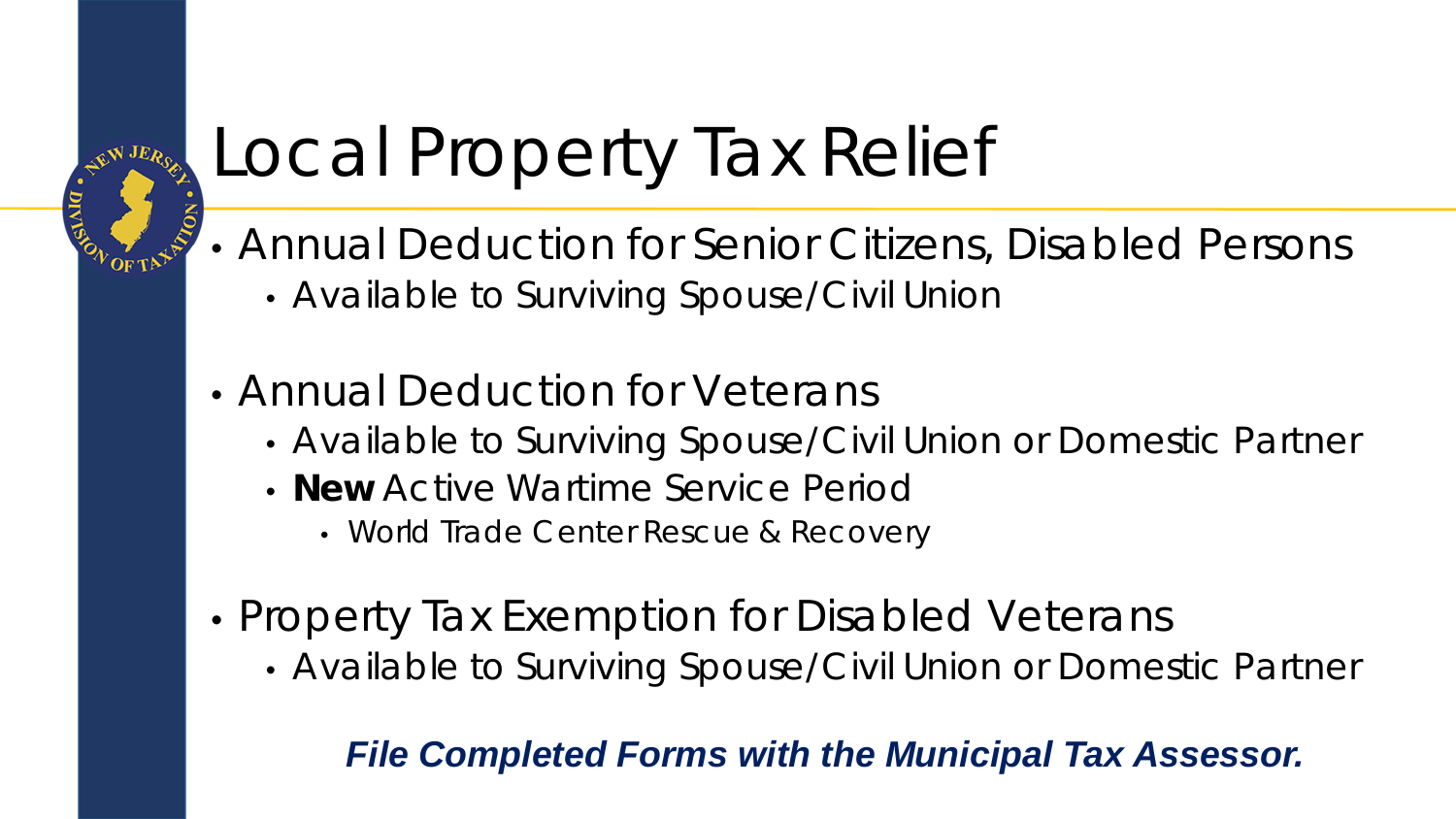

### Contact Information

- Assistance for Local Government
	- Local Property Branch
		- 609-292-7813
		- [www.njtaxation.org](http://www.njtaxation.org/) Local Property Tax Link
	- Legislative Hotline
		- 609-633-8433
- Assistance for the Public
	- Homestead Benefit
		- 1-888-238-1233
	- Property Tax Reimbursement
		- 1-800-882-6597